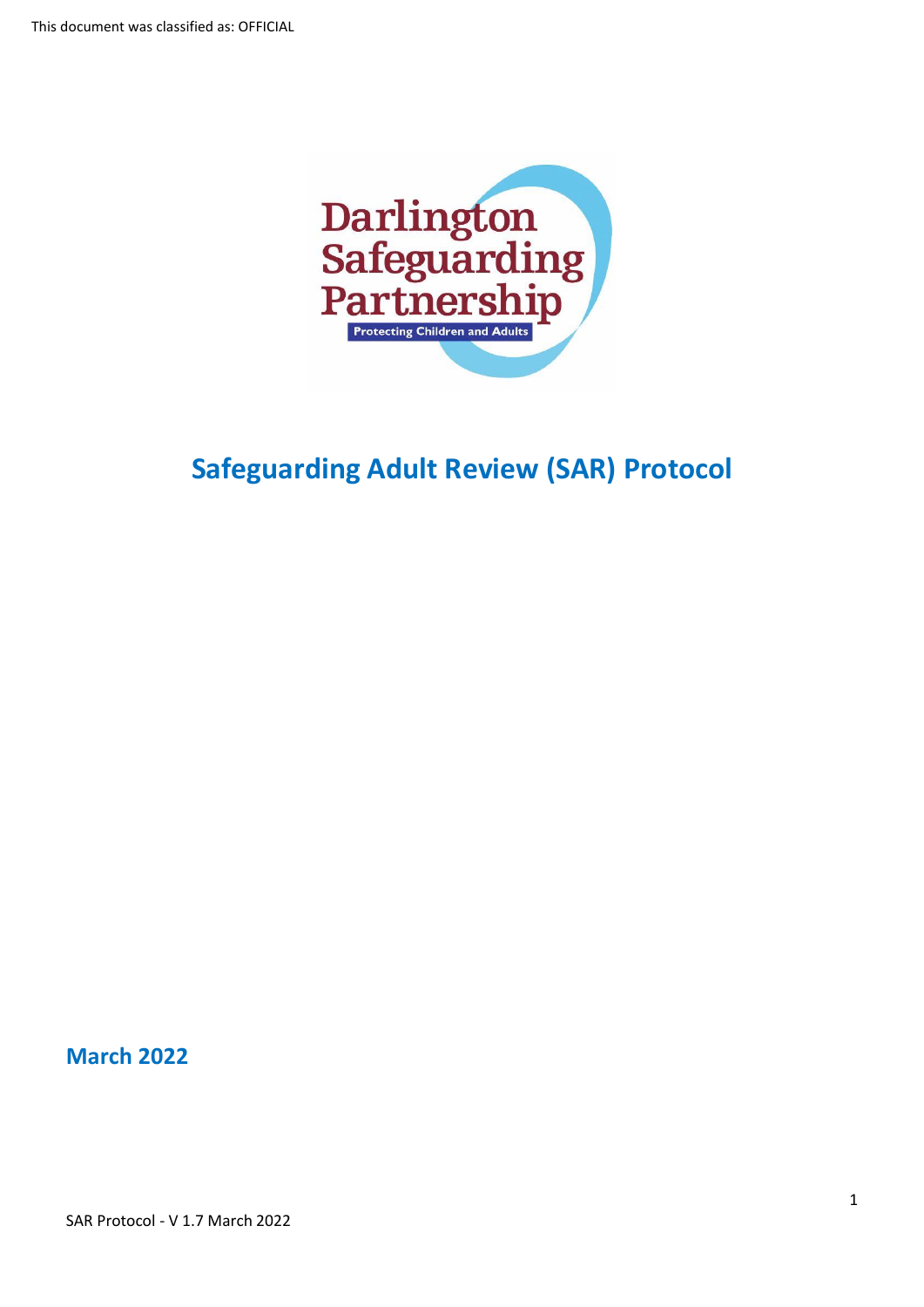# **Version Control**

| <b>Title</b>   | <b>Safeguarding Adult Review (SAR) Protocol</b>                |
|----------------|----------------------------------------------------------------|
| <b>Version</b> | <b>DSP 1.7 March 2022</b>                                      |
| <b>Date</b>    | <b>March 2022</b>                                              |
| <b>Author</b>  | Statutory Safeguarding Partners/Learning and Development Group |

|                    | <b>Update and Approval Process</b>                                             |                   |                                                                                                                                                                                                                                                                 |
|--------------------|--------------------------------------------------------------------------------|-------------------|-----------------------------------------------------------------------------------------------------------------------------------------------------------------------------------------------------------------------------------------------------------------|
| <b>Version</b>     | Group/Person                                                                   | <b>Date</b>       | <b>Comments</b>                                                                                                                                                                                                                                                 |
| DSP1               | <b>Business Unit</b>                                                           | 01/10/2019        | Rebranded and updated to reflect new safeguarding<br>partnership arrangements. Timelines and processes revised in<br>line with Child Safeguarding Practice Review Procedure at the<br>request of the Statutory Partners.                                        |
| <b>DSP1.2</b>      | <b>Business Unit</b>                                                           | 13/11/2019        | Further amends as highlighted by Learning and Development<br>Group.                                                                                                                                                                                             |
| <b>DSP 1.3</b>     | Kate McLatchie - Safeguarding Adult<br>Manager, DBC                            | 30/01/2020        | Further revisions provided.                                                                                                                                                                                                                                     |
| DSP 1.3.1          | Learning & Development sub-group<br>and approved by SSP                        | April 2020        | Update from L & D sub-group to tighten up decision making<br>following challenge to SSP on outcome of safeguarding adult<br>referrals. Revisions approved by SSP 9th April 2020.                                                                                |
| <b>DSP 1.4</b>     | <b>Statutory Safeguarding Partners</b>                                         | September<br>2020 | Revisions to protocol to reflect criteria for referral to ensure<br>only cases that meet the criteria are referred. Responsibility for<br>agencies to ensure information is available and<br>decision/rationale available for referring. To be ratified by SSP. |
| $DSP 1.5 -$<br>1.6 | <b>Statutory Safeguarding Partners &amp;</b><br>Learning and Development Group | November<br>2020  | 18.11.20 - agreed in principle by SSP and request to share with<br>Learning and Development Group for consultation and final<br>sign off. Final consultation and request for virtual sign off by<br>L&D Group February 2021.                                    |
| <b>DSP 1.7</b>     | Learning & Development Group                                                   | <b>March 2022</b> | Revision to the SAR referral form following learning from an<br>adult case. Signed off by Learning and Development Group<br>26/04/22.                                                                                                                           |

| <b>Issue Date</b>  | <b>April 2022</b>                                                            |
|--------------------|------------------------------------------------------------------------------|
| <b>Review Date</b> | 2 years from issue date unless legislative or<br>practice changes identified |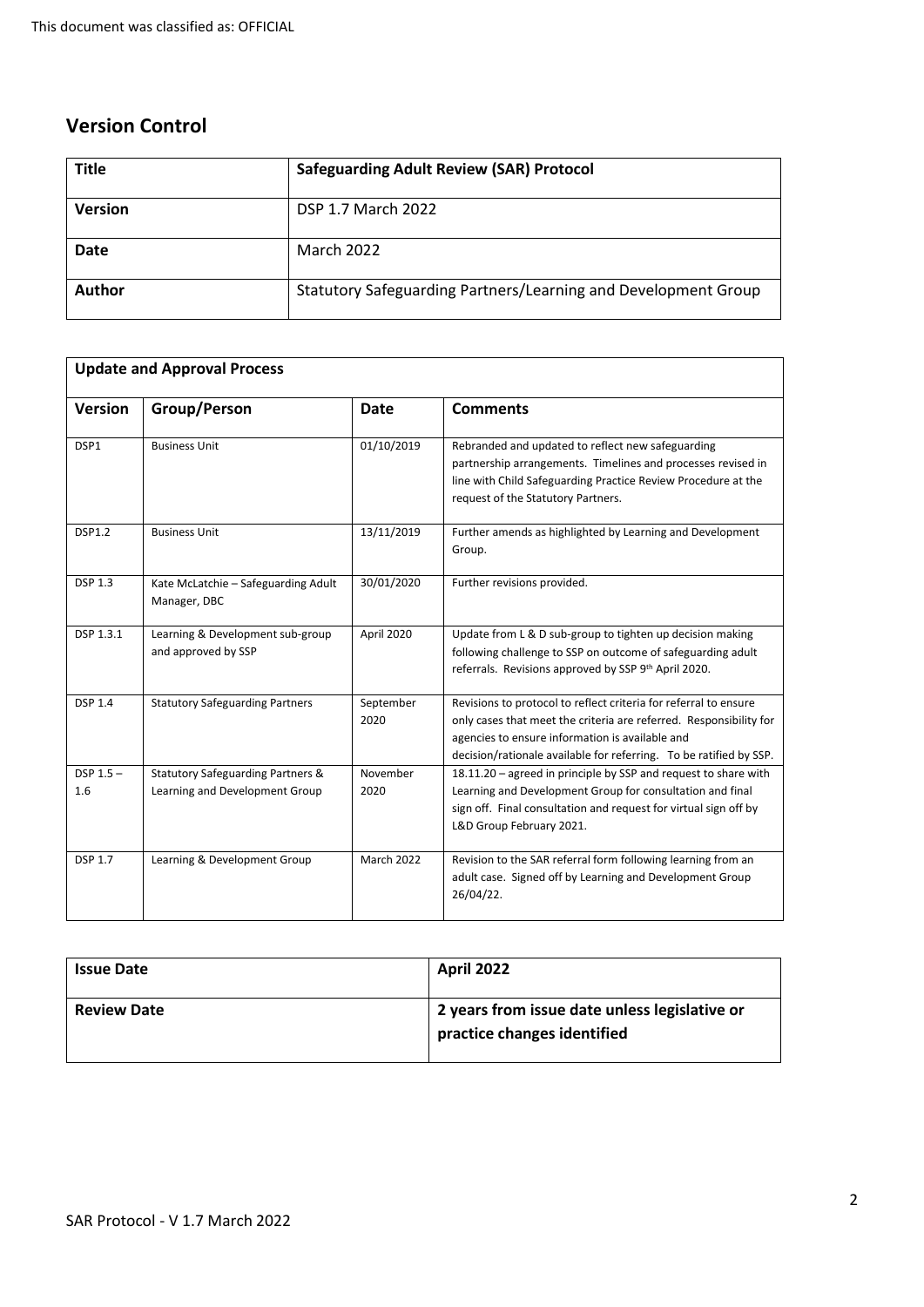# **Contents**

| <b>Number</b>  | <b>Section Title</b>                                           | Page(s)   |
|----------------|----------------------------------------------------------------|-----------|
| $\mathbf 1$    | Introduction                                                   | 4         |
| $\overline{2}$ | Statutory Duty under Section 44 Care Act 2014                  | 4         |
| 3              | Safeguarding Adult Review Criteria                             | 5         |
| 4              | Relationship between S42 Enquiries and Section 44 Safeguarding | 5         |
|                | <b>Adults Reviews</b>                                          |           |
| 5              | Purpose and Principles of a Safeguarding Adult Review          | $6 - 7$   |
| 6              | Flowchart Outlining the Process and Timescales                 | $8-9$     |
| $\overline{7}$ | Initiating a SAR - The Referral Process                        | 10        |
| 8              | <b>Decision Making</b>                                         | 11        |
| 9              | The Review Panel                                               | $11 - 12$ |
| 10             | <b>SAR Methodology</b>                                         | 12        |
| 11             | Commissioning a SAR                                            | 12        |
| 12             | <b>Quality Assurance and SAR Quality Markers</b>               | 13        |
| 13             | Consulting with the Adult at Risk and Others Affected by the   | 13        |
|                | Review                                                         |           |
| 14             | <b>Information Sharing</b>                                     | 13        |
| 15             | Referral to Learning and Development sub-group - Cases That Do | 14        |
|                | Not Meet the Criteria for SAR                                  |           |
| 16             | Interface with Other Reviews and Investigations                | 14-15     |
| 17             | Media/Communication and Publication                            | 15-16     |
| 18             | Conclusion of a SAR                                            | 16        |
| 19             | <b>National Learning</b>                                       | 16        |
| 20             | <b>Annual Report</b>                                           | 16        |
| Appendix 1     | <b>SAR Referral Form</b>                                       | $17 - 22$ |
| Appendix 2     | Chronology Template for SAR Panel                              | 23        |
| Appendix 3     | <b>Review Panel Meeting Template</b>                           | 24-25     |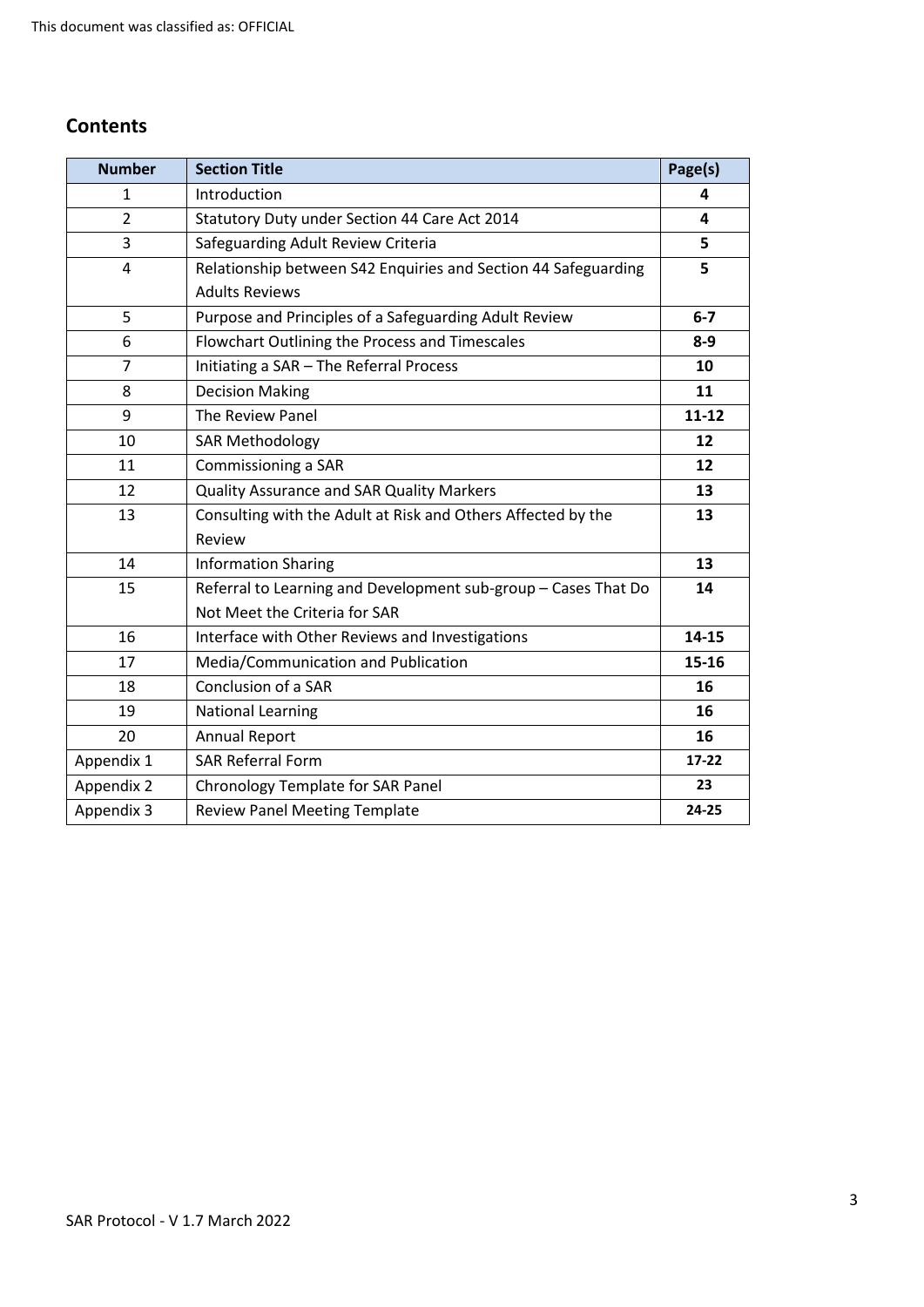# **1. INTRODUCTION**

1.1 For the purpose of this document the term Statutory Safeguarding Partners refers to the new statutory arrangements as outlined in [Working Together to Safeguard Children 2018.](https://assets.publishing.service.gov.uk/government/uploads/system/uploads/attachment_data/file/779401/Working_Together_to_Safeguard-Children.pdf) In Darlington, the safeguarding arrangements also cover the Safeguarding Adult Board, which is a statutory requirement under the [Care](http://www.legislation.gov.uk/ukpga/2014/23/contents/enacted)  [Act 2014.](http://www.legislation.gov.uk/ukpga/2014/23/contents/enacted)

The main objective is to seek assurance that local safeguarding arrangements and partners act to help and protect adults who meet the criteria set out in Section 43 (Part 1). The responsibility for Safeguarding arrangements rests with the Statutory Safeguarding Partners and for Darlington (at the time of this policy revision), they are:

- Darlington Borough Council
- Tees Valley Clinical Commissioning Group
- Durham Constabulary
- 1.2 The Statutory Safeguarding Partners have oversight of adult safeguarding across the locality and have a range of statutory duties, which contribute to the prevention of abuse and neglect. This includes the duty to conduct any Safeguarding Adult Reviews (SARs) in accordance with Section 44 of the Care Act 2014. SARs are reviews that examine the way agencies and individuals who have been involved with an adult at risk have acted. The purpose of the SAR is to identify learning to bring about improvements, so the likelihood of harm to adults at risk is minimised.
- 1.3 This procedure specifies the statutory requirements and the working arrangements of the Statutory Safeguarding Partners in respect of SARs and alternative learning from case reviews.

# **2. STATUTORY DUTY UNDER SECTION 44 CARE ACT 2014**

- 2.1 There are 3 broad circumstances under which the [Care Act](https://www.legislation.gov.uk/ukpga/2014/23/section/44/enacted) 2014 (Section 44) considers a SAR may take place. The guidance makes a distinction between those circumstances where the Statutory Safeguarding Partners are required to arrange or consider a SAR.
- 2.2 The Statutory Safeguarding Partners must arrange for a review of a case involving an adult in its area with needs for care and support (whether or not the local authority has been meeting any of those needs) if it meets any of the following criteria:
	- **1. there is reasonable cause for concern about how the Safeguarding Partners, members of the Darlington Safeguarding Partnership (DSP) or other persons with relevant functions worked together to safeguard the adult AND:**
	- **2. EITHER;**
		- **a) the adult has died, and the Statutory Safeguarding Partners know or suspect the death resulted from abuse or neglect (whether or not it knew about or suspected the abuse or neglect before the adult died). OR;**
		- **b) the adult is still alive, and the Statutory Safeguarding Partners know or suspect the adult has experienced serious abuse or neglect.**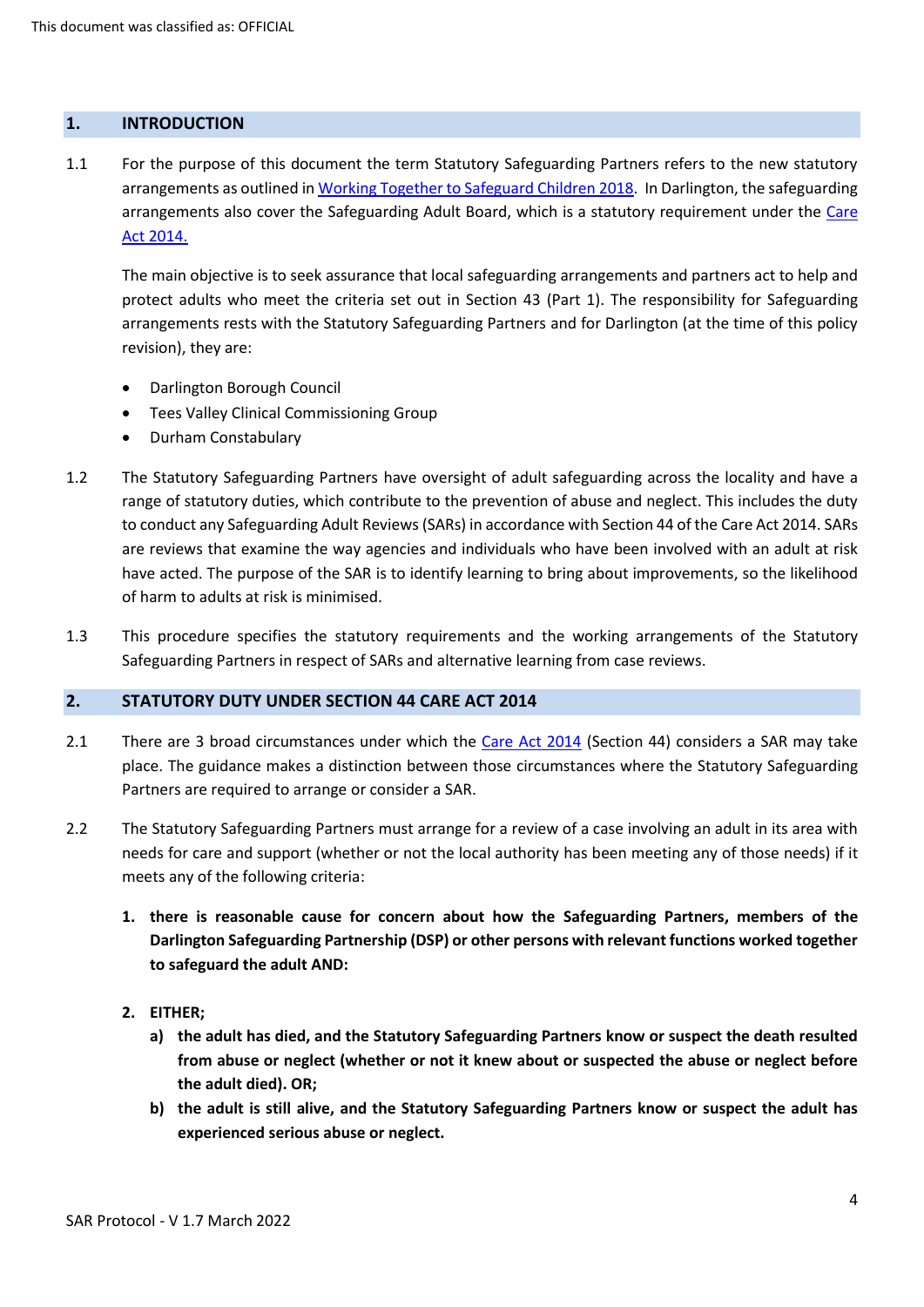- 2.3 The Statutory Safeguarding Partners may also arrange for a review of any other case involving an adult in its area with needs for care and support (whether or not the local authority has been meeting any of those needs). SARs may also be used to explore examples of good practice, where this is likely to identify lessons which can be applied to future cases.
- 2.4 Each member of the Darlington Safeguarding Partnership must co-operate in and contribute to, the carrying out of a review under this section with a view to:
	- a) identifying the lessons to be learnt from the adult's case, and;
	- b) applying those lessons to future cases.

# **3. SAFEGUARDING ADULT REVIEW CRITERIA**

- 3.1 The **first criterion** for determining whether a SAR should be conducted is in establishing whether the adult was in need of care and support services (whether or not the local authority was meeting any of those needs).
- 3.2 In considering whether an adult has needs for care and support, local authorities must consider whether:
	- the adult's needs arise from or are related to a physical or mental impairment or illness;
	- as a result of the adult's needs, the adult is unable to achieve two or more of the specified outcomes (which are described in the Care Act 2014 guidance sections 6.105 to 6.112);
	- as a consequence of being unable to achieve these outcomes there is, or there is likely to be, a significant impact on the adult's wellbeing.
- 3.3 Significant impact is not defined and should be understood to have its everyday meaning.
- 3.4 The **second criterion** to be met is establishing a cause for concern about how the Darlington Safeguarding Partnership, its member organisations, or other persons with relevant functions, worked together to safeguard the adult. A particular emphasis is the extent they could have worked more effectively to protect the adult from the resultant outcome and therefore the potential for learning.
- 3.5 The **third criterion** involves an examination of the link between the death (or other outcome) and suspected abuse or neglect.
- 3.6 In the context of SARs, something can be considered serious abuse or neglect where, for example, the individual would have been likely to have died but for an intervention, or has suffered permanent harm, or has reduced capacity or quality of life as a result of the abuse or neglect.

# **4. THE RELATIONSHIP BETWEEN SECTION 42 ENQUIRIES AND SECTION 44 SAFEGUARDING ADULTS REVIEWS**

- 4.1 There will be occasions where a safeguarding enquiry may be required when an individual has died, however the purpose and title of these meetings will need to be considered carefully.
- 4.2 Section 42 of the Care Act 2014 places a duty on the local authority to make enquiries when it has reasonable cause to suspect an adult in its area has care and support needs, is being abused or neglected (or is at risk of being), and is unable to protect themselves because of their care and support needs. The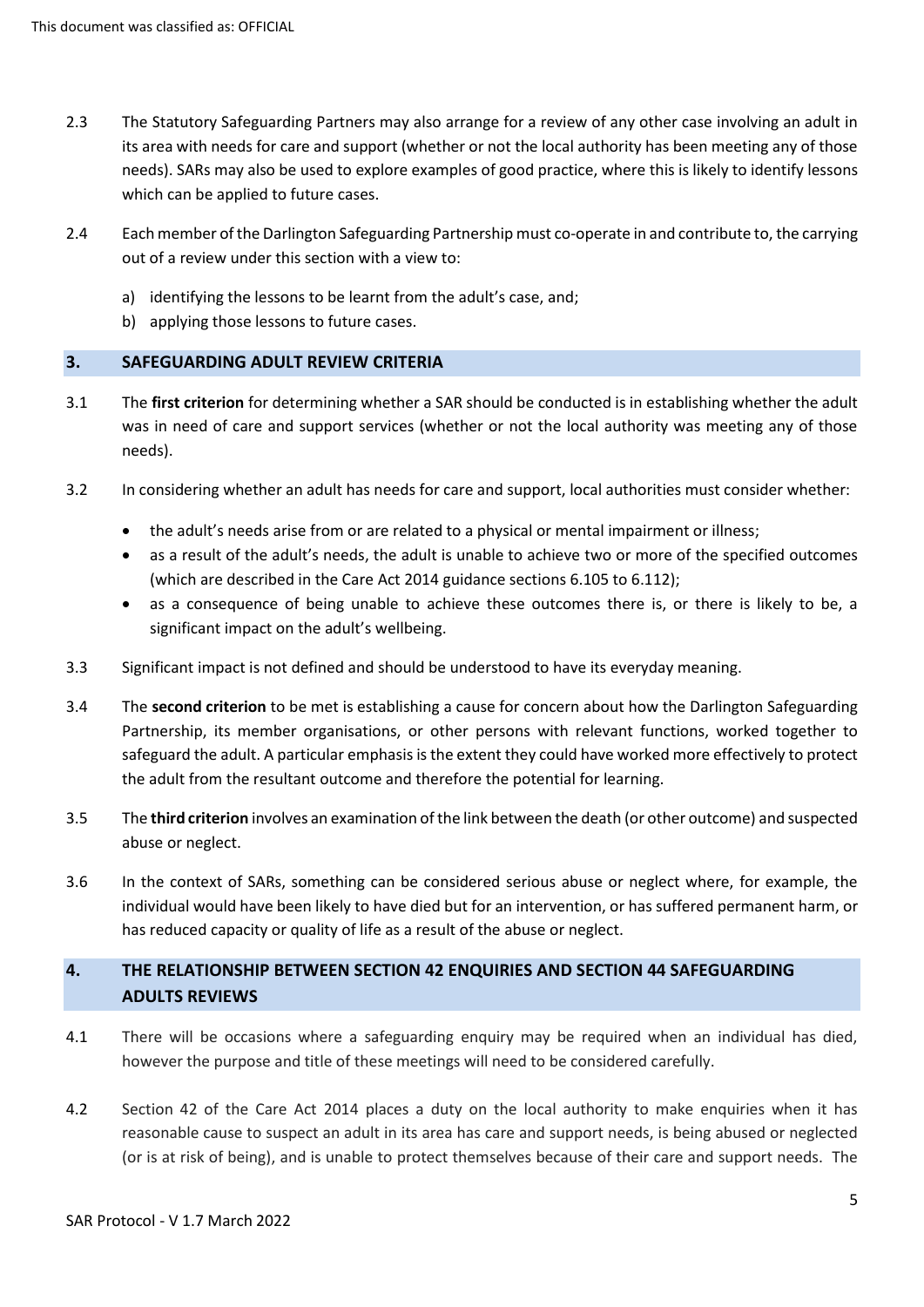purpose of Section 42 enquiries is to enable the authority to decide what action needs to be taken to protect the person. It therefore does not apply to the situation where someone has died and may have been abused or neglected before that. Section 44 of the Act provides for Safeguarding Adult Reviews to be carried out after someone has died, if the Statutory Safeguarding Partners know or suspect the death resulted from abuse or neglect, and there is reasonable cause for concern about how agencies or other persons with relevant functions worked together to safeguard the adult.

- 4.3 Section 42 enquiries are those which are undertaken when an adult, with care and support needs, has been identified as suffering or being at risk of abuse and neglect. **As a matter of law, an enquiry under Section 42 cannot be undertaken in relation to a person who is deceased.** Where someone's death is suspected to be the result of abuse or neglect, a referral should be made to the Darlington Safeguarding Partnership, the Statutory Safeguarding Partners will then consider whether the criteria for a SAR are met under Section 44.
- 4.4 If the circumstances of the death suggest there are reasons to be concerned about risk to other adults, Section 42 enquiries may need to be made to decide whether action needs to be taken to protect them.

# **5. PURPOSE AND PRINCIPLES OF A SAFEGUARDING ADULT REVIEW**

- 5.1 The purpose of a SAR is to promote effective learning and improvement action, through identifying what the relevant agencies and individuals involved in the case might have done differently which could have prevented harm or death. It is not an investigation.
- 5.2 The purpose of a SAR is not to hold any individual or organisation to account as other processes exist for that. These include criminal proceedings, disciplinary procedures, employment law and those of relevant service and professional regulatory bodies.
- 5.3 A SAR should:
	- understand what happened and why;
	- learn lessons from the way professionals and agencies worked together;
	- identify what the agencies and individuals might have done differently which could have prevented harm or death;
	- prevent similar harm occurring in the future;
	- improve future practice by implementing the learning;
	- review and improve the safeguarding adults' procedures;
	- identify good practice;
	- highlight any lessons which can be learned from the case and make a clear set of recommendations;
	- ensure relevant action is taken in order to help prevent future deaths or serious harm; this helps to improve both single and inter agency working and better safeguard and promote the wellbeing of adults at risk.
- 5.4 SARs will be undertaken in accordance with the 6 safeguarding principles:
	- **Empowerment -** every effort must be made to ensure the voice of the adult at risk or their relatives is evident throughout the process. Families should be invited to contribute to the review and their expectations should be managed appropriately and sensitively;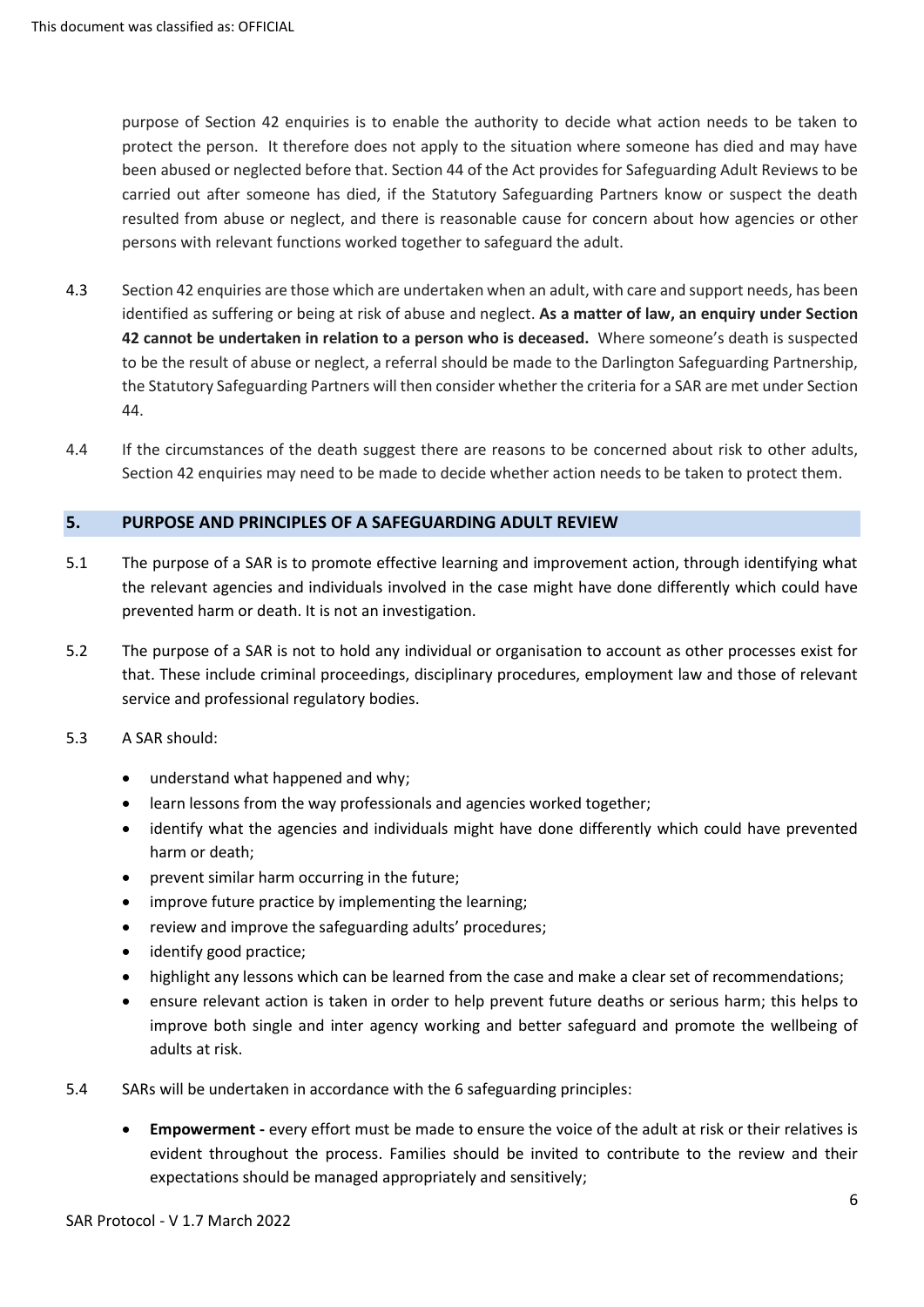- **Accountability -** SARs should be trusted and safe experiences to encourage honesty, transparency and sharing of information and should be led by individuals who are independent of the case and of the organisations whose actions are being reviewed;
- **Protection -** SARs should seek to determine what the relevant organisations involved in the case might have done differently so lessons can be learned and applied to future cases to prevent similar harm occurring again;
- **Prevention -** there should be a multi-agency culture of continuous learning and improvement to promote the wellbeing and empowerment of adults and identify and promote good practice;
- **Proportionality**  the approach should be proportionate according to the scale and complexity of the issues and the potential for learning;
- **Partnership -** there must be appropriate involvement in the SAR by professionals and organisations which were involved with the adult at risk.
- 5.5 The Statutory Safeguarding Partners should be primarily concerned with ascertaining which type of review process best enables this to happen. The level of the review will be determined by the Statutory Safeguarding Partners following the SAR Screening Panel's recommendation.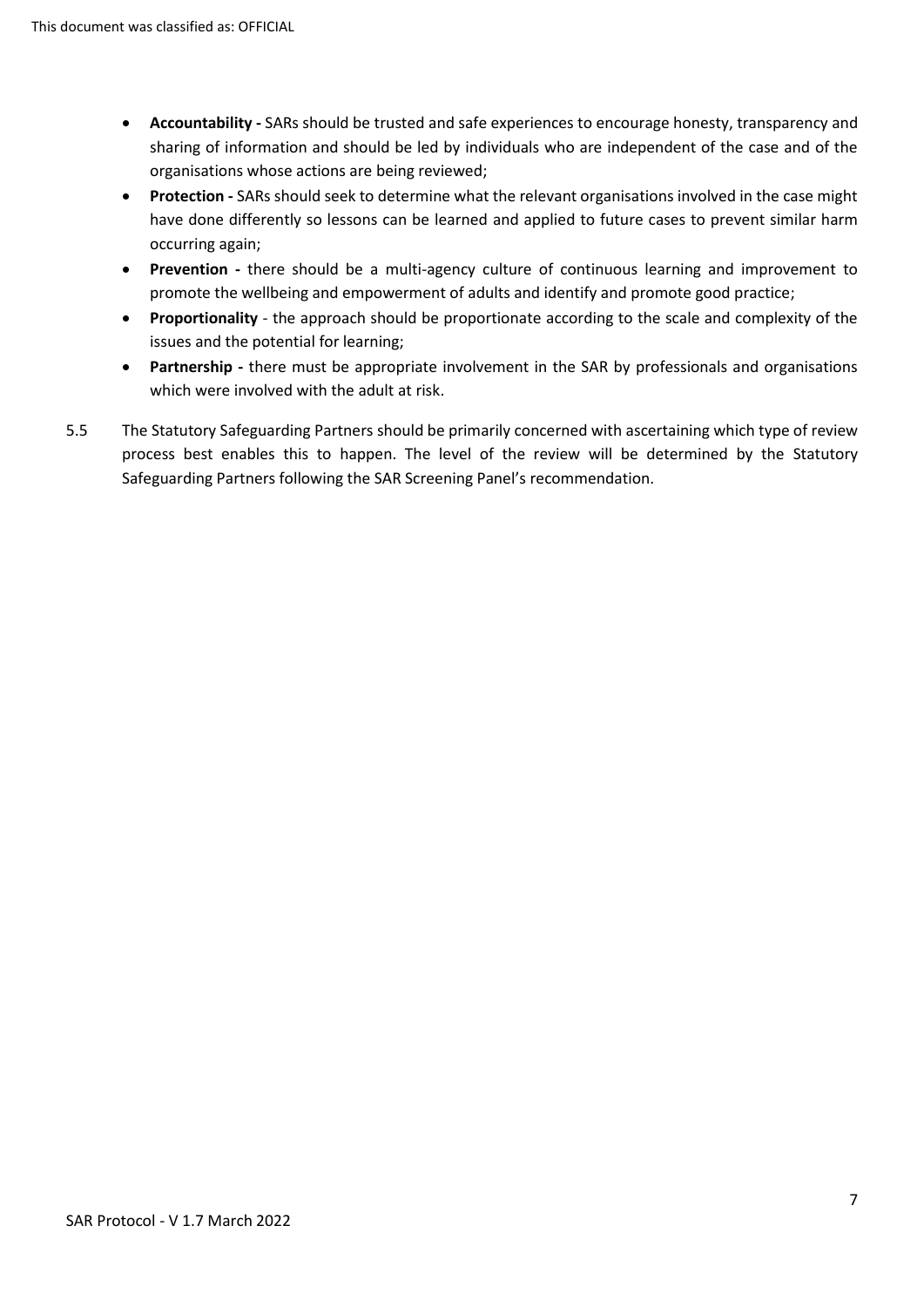# **6. FLOWCHART OUTLINING THE PROCESS AND TIMESCALES**

6.1 The following process map summarises the process and timescales for the Statutory Safeguarding Partners when considering whether a referral reaches the criteria for a Safeguarding Adult Review and the procedure which must be followed:

**Safeguarding Adult Review (SAR) referral and decision-making process (following criteria in section 2 and 3 of this protocol)**



# **Safeguarding Adult Review Process** Submit a SAR referral to the Safeguarding Partnership Business unit within **1 working day**\* of determining it meets the criteria (\*see paragraph 7.5) Email: [DSP@darlington.gov.uk.](mailto:DSP@darlington.gov.uk) **1 day**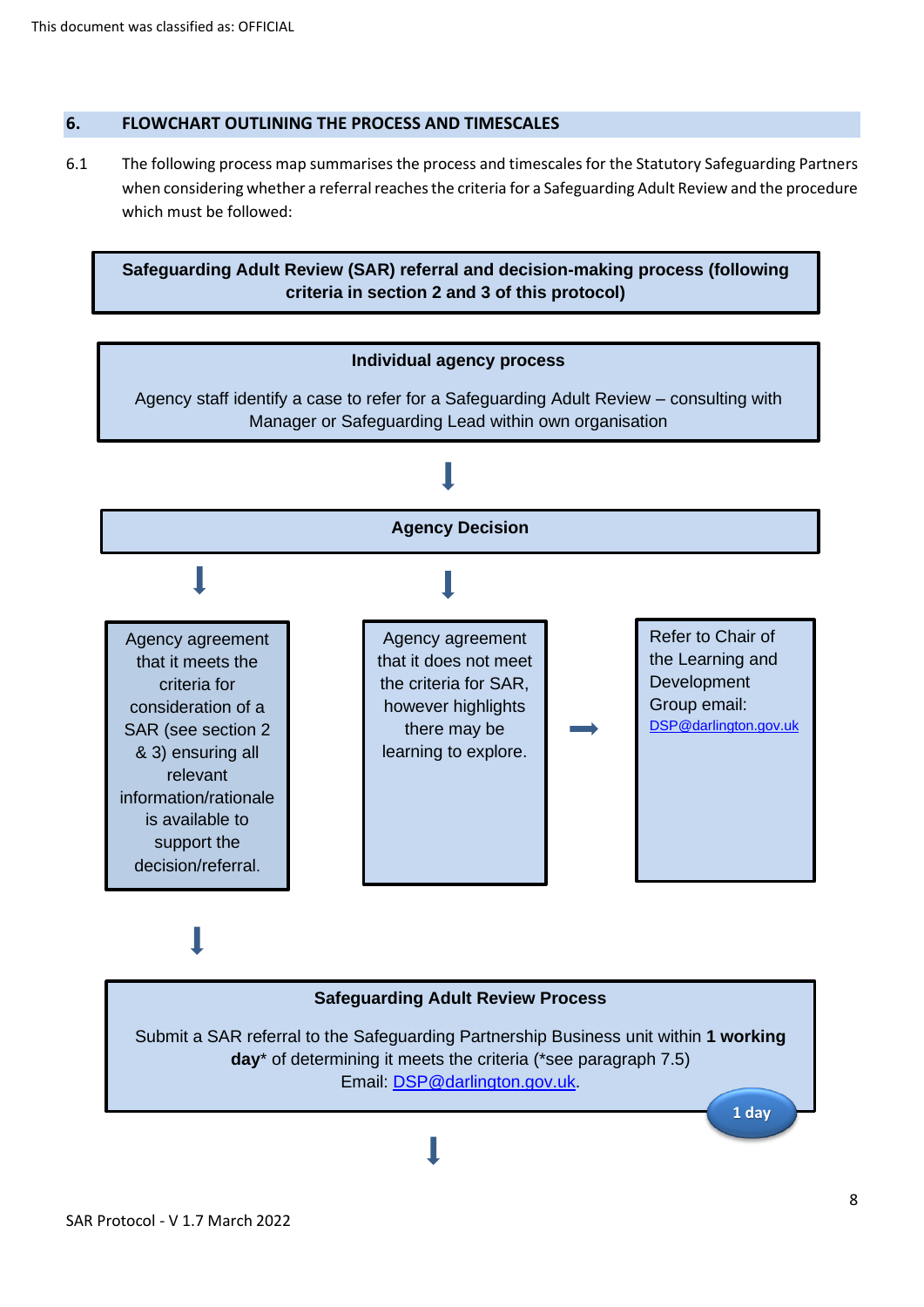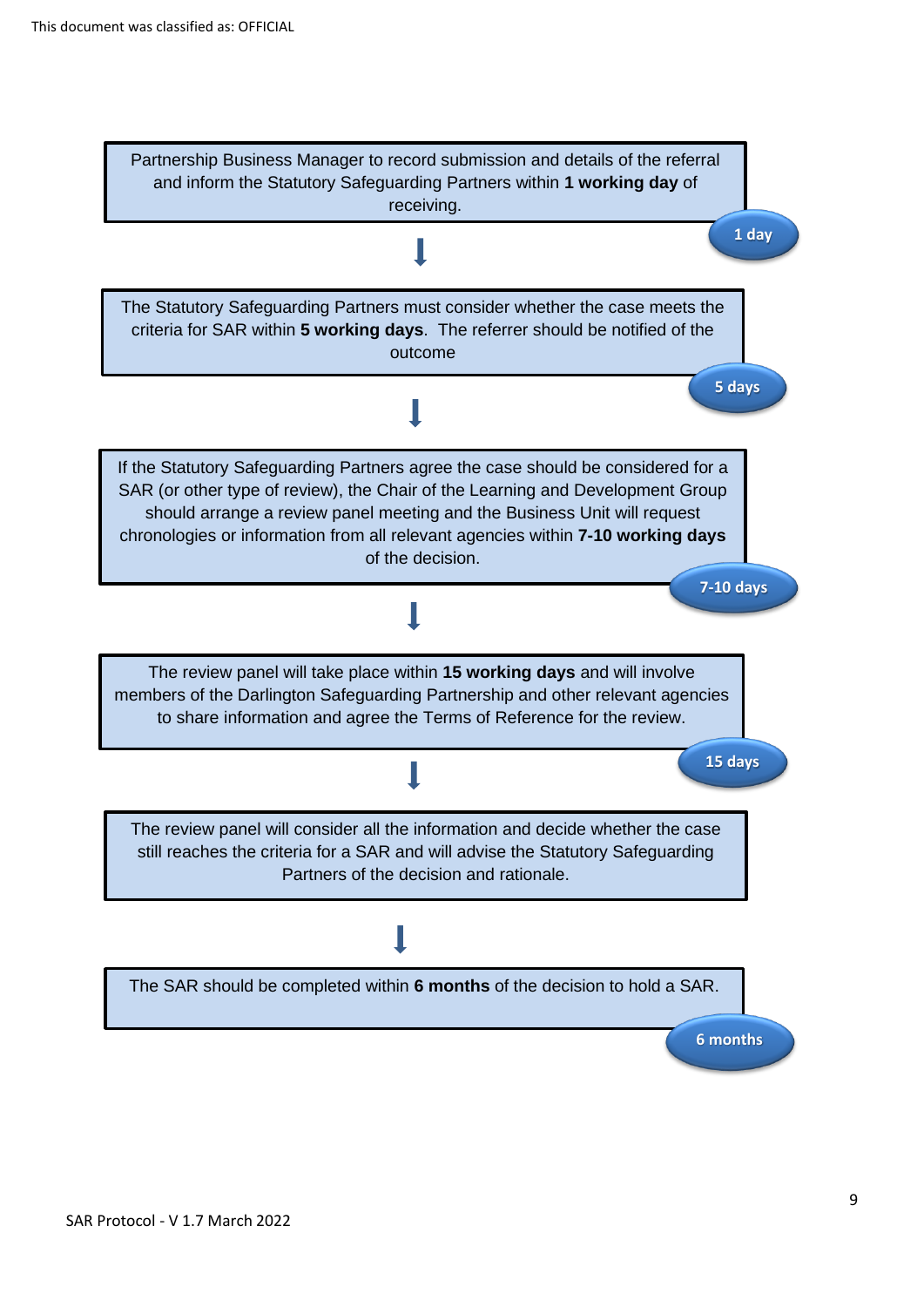#### 7. **INITIATING A SAR - THE REFERRAL PROCESS**

- 7.1 Any agency or individual (including a member of the public) can refer a case for consideration of whether it meets the criteria for a SAR/or other review if there is learning to be explored. Only the Statutory Safeguarding Partners can commission a SAR in Darlington.
- 7.2 Agencies should consider making a SAR referral when there are reasonable concerns that an adult with needs for care and support is known/suspected to have experienced abuse or neglect, and meets the criteria outlined in section 2 and 3 of this procedure.
- 7.3 If an individual within an agency considers that serious abuse or neglect is taking place or has taken place, they should discuss this with their line manager or Safeguarding adult lead in the first instance, before submitting a referral.
- 7.4 Managers and Safeguarding Leads should be aware of the criteria for implementing a SAR. A decision should be made as to whether the case should be referred for a SAR and agencies should ensure there is enough information to support the decision for referral for SAR. You may find it helpful to discuss the concern with your agency representative on the Safeguarding Partnership, or the Safeguarding Partnership's Business Manager [\(DSP@darlington.gov.uk\)](mailto:DSP@darlington.gov.uk).
- 7.5 Where any individual or agency believes or suspects there may have been circumstances where the criteria for holding a SAR has been met, the case must be referred to the Safeguarding Partnership's Business Unit. You should ensure your manager is aware of the submission of the referral. The referral should be made within **1 working day** *(\*NB: it is acknowledged that there may be a requirement to obtain further information to support the referral, such as clarity of information of incident or details of cause of death, and therefore may not possible to meet the 1 working day timescale, however the referral should be submitted immediately the information becomes available).*
- 7.6 A referral is made by submitting SAR referral form (**Appendix 2**) to the Safeguarding Partnership's Business Unit **DSP@darlington.gov.uk** detailing why you, as the referrer, believe the case meets the criteria for a SAR and providing as much information as possible to support the decision. The SAR referral form should be submitted within **1 working day where possible.** The referral form can also be found on the Safeguarding Partnership website [www.Darlington-Safeguarding-Partnership.co.uk](https://www.darlington-safeguarding-partnership.co.uk/)
- 7.7 On receipt of the SAR referral, the Business Manager will support the referrer with ensuring all relevant/appropriate information has been provided to ensure the referral meets the criteria. The Business Manager will then record the information and inform the Statutory Safeguarding Partners within **1 working day**. The Statutory Safeguarding Partners/Independent Scrutineer/Chair will meet within **5 working days** of receipt of the notification to consider the case.
- 7.8 If an agency agrees that the case does not meet the criteria for SAR however highlights there may be learning to explore - the same form is completed and the relevant sections on the form should be completed and forwarded to the Safeguarding Partnership's Business Unit [DSP@darlington.gov.uk.](mailto:DSP@darlington.gov.uk)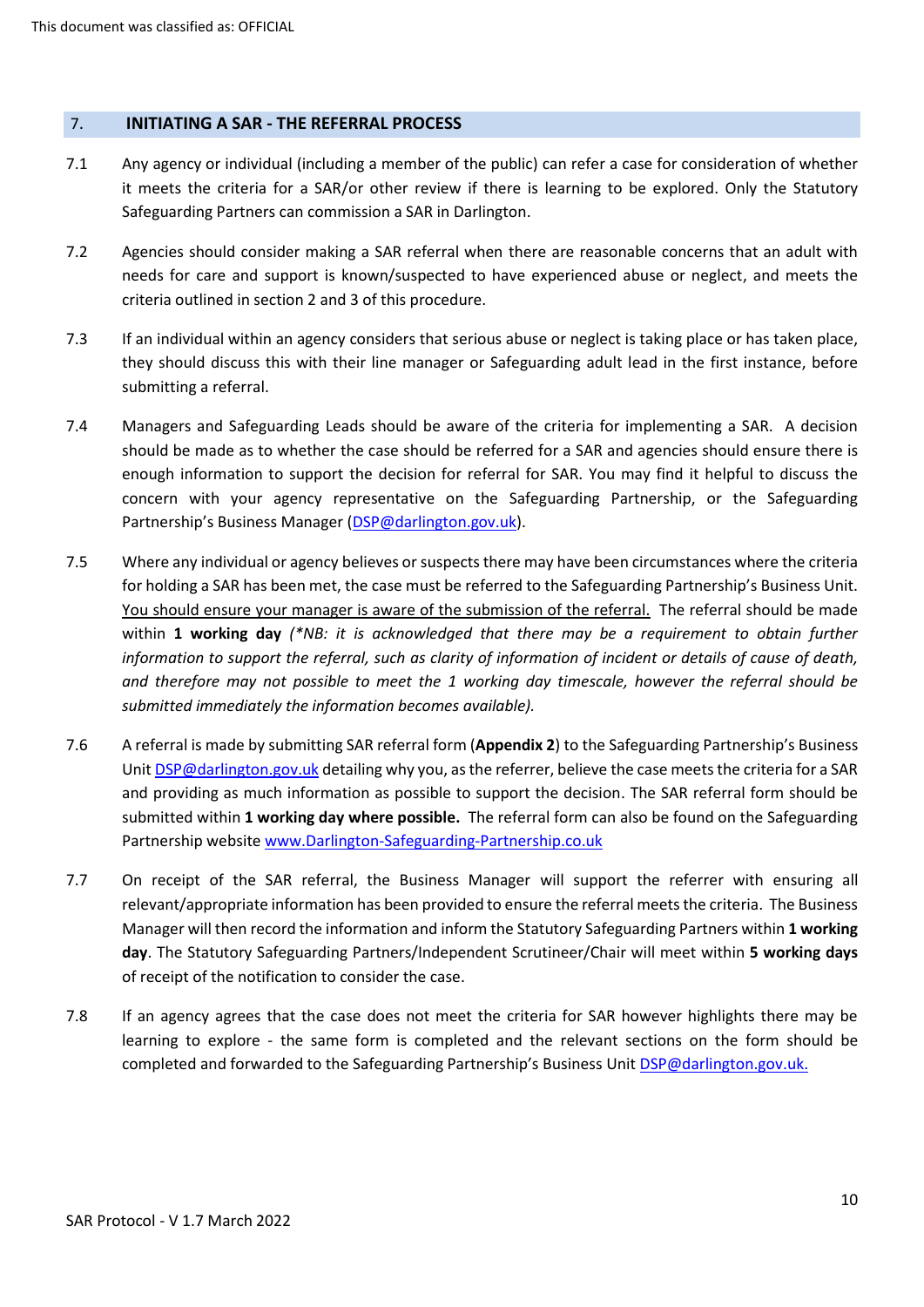#### **8. DECISION MAKING**

- 8.1 The Statutory Safeguarding Partners (SSP) and the Independent Scrutineer/Chair are responsible for deciding whether the criteria meet the threshold for a SAR and must consider the referral within **5 working days** of being notified.
- 8.2 If the SSP agree the case fulfils the criteria for a SAR, a review panel will be convened within **15 working days**. The Business Unit will request chronologies/multi-agency information within **7-10 working days** of the decision.
- 8.3 The review panel will take place within **15 working days** of the decision by the SSP to hold a review and the panel should be provided with written reports or chronologies from the key agencies involved (see **Appendix 3** for chronology template). Representatives from other relevant agencies may also be asked to attend the panel, to help clarify the circumstances of the case.
- 8.4If the SSP determine that a case does not meet the criteria for a SAR, the SSP should consider whether there may be the potential for single or multi-agency learning (which falls below the threshold required for a SAR) or whether practice issues have been highlighted. In these circumstances the SSP should refer the case to the Learning and Development Group Chair. This process will be supported and monitored by the Learning and Development Group.
- 8.6If the Statutory Safeguarding Partners determine that a case does not meet the criteria for a SAR and that there are no single or multi-agency practice issues to be considered, no further action will be taken.
- 8.7Whatever the decision of the Statutory Safeguarding Partners, the rationale will be recorded and shared with the Learning and Development Group.

#### **9. THE REVIEW PANEL**

- 9.1 The review panel will take place within **15 working days** of receipt of the referral. The aim of the review panel is to gather further facts about the case and discuss whether there is any immediate action needed. They will also decide what steps they should take next and determine the level of review to undertake. The Review Panel Chair will provide a recommendation to the Statutory Safeguarding Partners on the level of review to undertake.
- 9.2 The review panel will be chaired by a representative(s) of the Statutory Safeguarding Partners and will be attended by members of the Safeguarding Partnership and/or Learning and Development Group, supplemented by additional practitioners with the necessary knowledge or expertise pertinent to the circumstances of the case. The review panel may also wish to have available specialist advisors whose role will be to advise Panel members during the process.
- 9.3 It is expected feedback on the outcome of the referral will be provided to the referrer within **5 working days** of the decision being made, this will be provided by the Business Unit. If the referrer is dissatisfied with this outcome, the matter should be discussed with the Statutory Safeguarding Partners. Additional guidance on decision making is available in the **Professional Challenge Procedure and Guidance** [PDF Document].
- 9.4 A SAR should be completed within **6 months** of the decision to commission a SAR.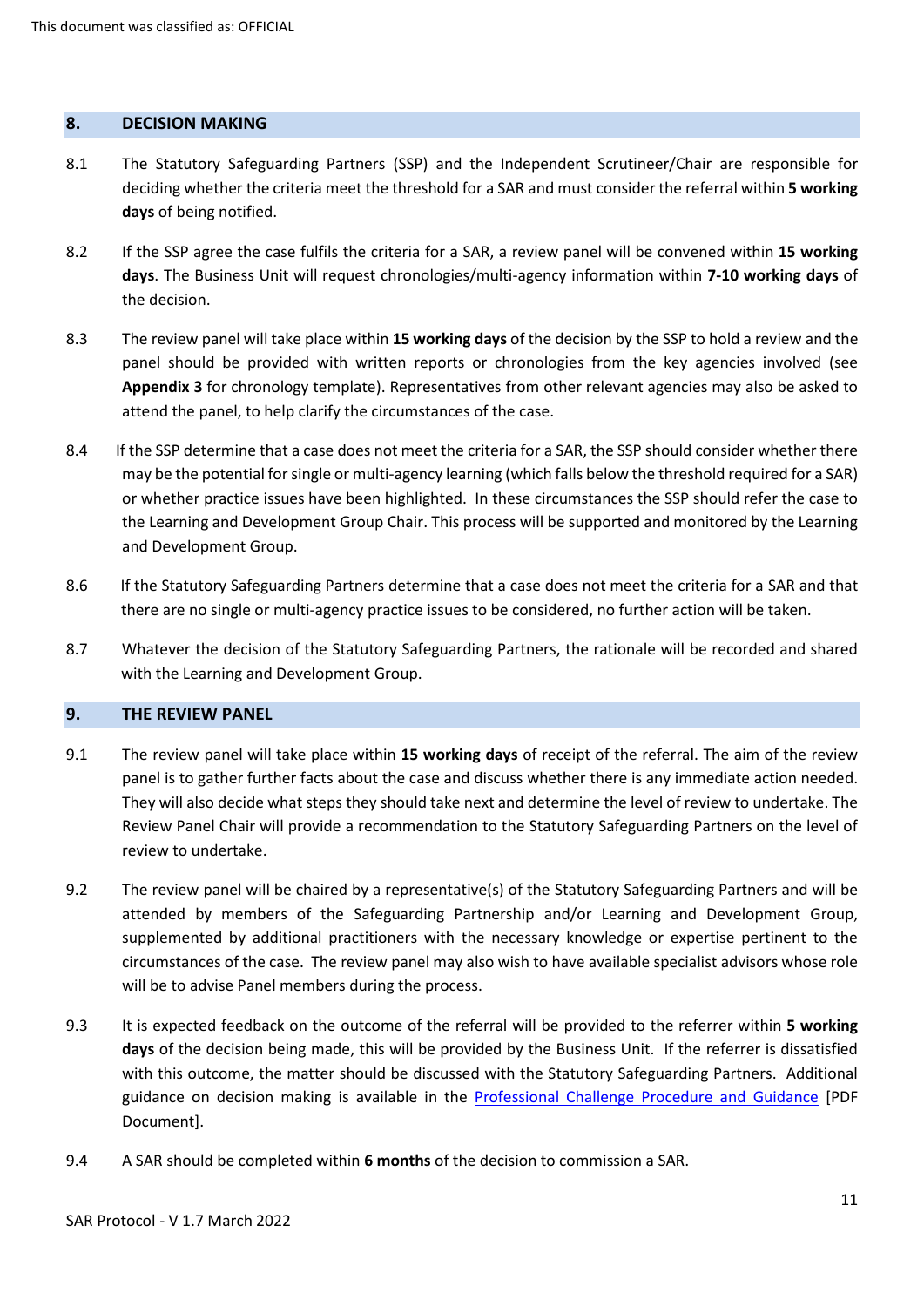- 9.5 The Statutory Safeguarding Partners will not normally review cases which are more than 12 months old, unless there is significant information which has more recently emerged, or there are good reasons why the SAR was not appropriate at an earlier stage. This is in order to ensure the optimum effectiveness and learning from the resources deployed.
- 9.6 By virtue of the criteria, in cases where a SAR may be indicated, a safeguarding concern and/or enquiry may already have been submitted/conducted. In this case, a discussion with the relevant Safeguarding Adult Manager within the Local Authority should normally take place prior to making a referral for a SAR and this should be considered as part of the safeguarding enquiry. Consideration of whether a SAR is required should never delay the raising of a safeguarding concern and the adherence to multi-agency safeguarding policy and procedures, which considers any immediate protection required.
- 9.7 However, to note there may be circumstances where safeguarding concerns are not obvious or evident, for example, where the individual may have died as a result of suicide and there are concerns partner agencies could have worked more effectively to protect the adult. In such circumstances, a SAR referral should be submitted.

# **10. SAR METHODOLOGY**

10.1 The Care Act 2014 does not prescribe a methodology for a SAR. The methodology chosen should reflect the circumstances and scope of the individual case and enable the best possible learning outcomes. The approach should be proportionate to the scale and complexity of the issues and the potential for learning. For further information about the methodologies which are available see SCIE – [Safeguarding Adult Reviews](https://www.scie.org.uk/safeguarding/adults/reviews/care-act)  [\(SARs\).](https://www.scie.org.uk/safeguarding/adults/reviews/care-act) 

#### **11. COMMISSIONING A SAR**

- 11.1 The Care Act 2014 Statutory Guidance states the Statutory Safeguarding Partners should aim for completion of a review within a reasonable period of time and in any event within **6 months** of its initiation (this is from the point the Statutory Safeguarding Partners agree to proceed with a SAR), unless there are good reasons for a longer period being required, for example, because of the potential to prejudice related court proceedings as outlined in S14.144 Care Act 2014.
- 11.2 The Statutory Safeguarding Partners are responsible for commissioning reviewers for local reviews. On receipt of the Statutory Safeguarding Partner's decision to undertake a SAR, the Chair of the Learning and Development Group will liaise with the Business Manager in order to make the necessary arrangements.
- 11.3 If the SSP have agreed to commission an independent author for a SAR, this should be in line with the regionally agreed process for commissioning an Independent Author, through North East Procurement Organisation (NEPO).
- 11.4 Once the decision has been communicated, each agency will be responsible for taking appropriate actions which may be necessary in relation to the security of their records. No member agency should comment publicly upon the case without express agreement of their senior management.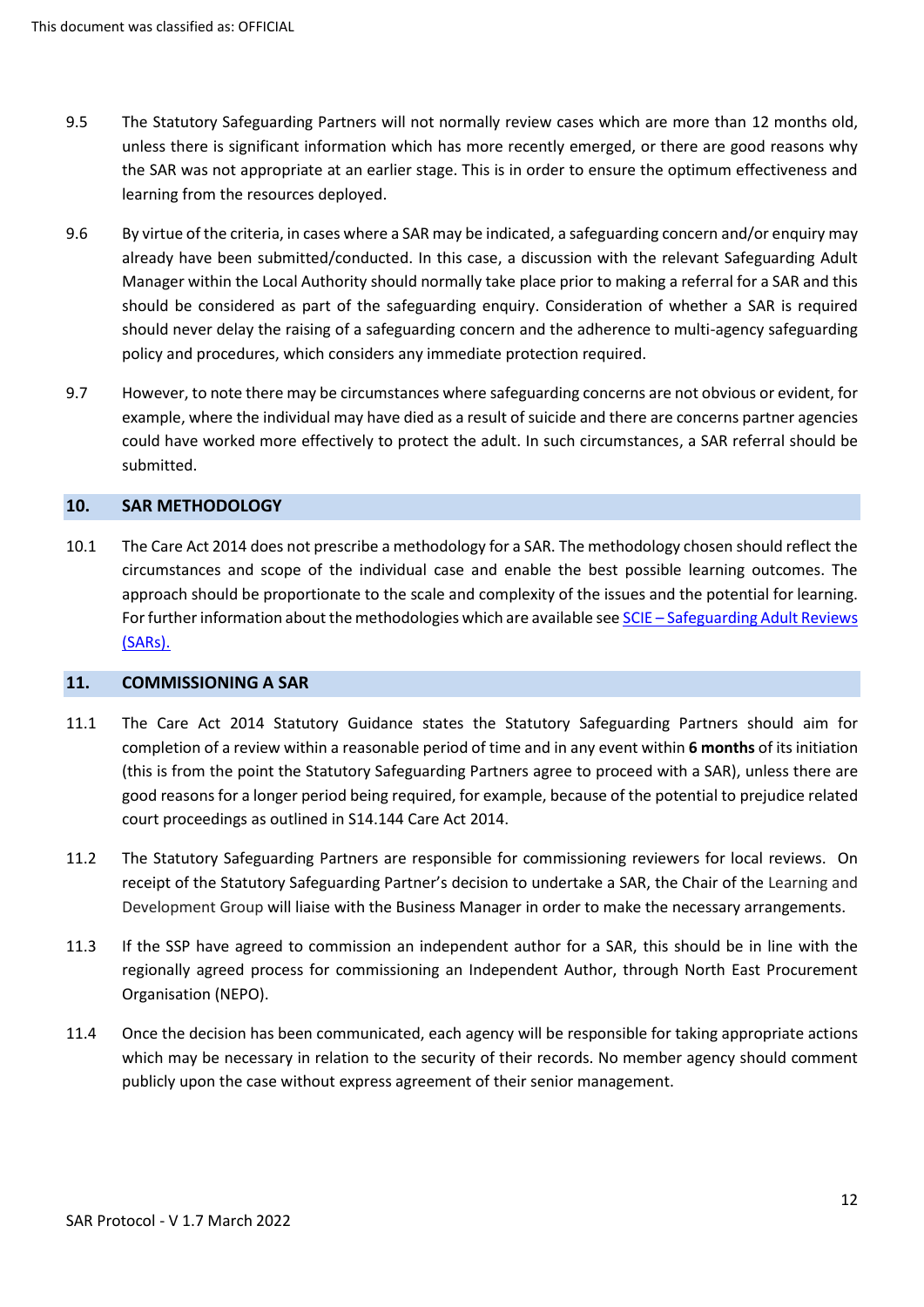# **12. QUALITY ASSURANCE AND SAR QUALITY MARKERS**

12.1 The Statutory Safeguarding Partners have a role in the quality assurance of the SAR process, and the Social Care Institute for Excellence (SCIE) has published SAR quality markers to assist commissioners and reviewers in conducting high quality case reviews. The quality markers assume the principles of Making Safeguarding Personal (MSP) as well as the 6 principles of safeguarding. The SAR quality markers are based on the SCR quality markers developed by the NSPCC for learning from Serious Case Reviews and adapted for adult safeguarding policy and practice. The SAR quality markers can be accessed at [SCIE Safeguarding](https://www.scie.org.uk/files/safeguarding/adults/reviews/library/quality-markers/v1SAR%20Quality%20Markers%2014%20June%202018-%20checklist.pdf)  [Adult Review Quality Markers checklist.](https://www.scie.org.uk/files/safeguarding/adults/reviews/library/quality-markers/v1SAR%20Quality%20Markers%2014%20June%202018-%20checklist.pdf)

# **13. CONSULTING WITH THE ADULT AT RISK AND OTHERS AFFECTED BY THE REVIEW**

- 13.1 Reflecting the principles of openness, transparency and candour, the Statutory Safeguarding Partners must ensure there is appropriate involvement in the review process of people affected by the case including, where possible, the victims of abuse and their families/significant others. In accordance with the Care Act 2014, where an adult has "substantial difficulty" in participating, this should involve representation and support from an independent advocate or their family member/friend where appropriate.
- 13.2 The review panel must consider the degree to which the adult, advocate and/or their families will be involved in the review. They should understand how they are going to be involved and their expectations should be managed appropriately and sensitively. Consideration should also be given, if and how, a known abuser might have some input to the review process.
- 13.3 Where a SAR is taking place, individuals will be notified. Involvement may be by formal notification only, or by inviting them to share their views in a way which suits them. Careful consideration should be given as to who will contact the individual or their family and maintain contact throughout the SAR process. This will normally be the professional who knows the individual/family best.
- 13.4 The timing of such notification is crucial, particularly when there are criminal justice processes running parallel and decisions will need to be taken in consultation with relevant others.
- 13.5 If a decision is taken to not involve the adult at risk or their family, the reasons why not should recorded along with any legal advice provided.
- 13.6 If an adult affected by a notifiable patient safety incident has died, or experienced serious abuse or neglect (see section 3), then a conversation with the family/adult should be considered prior to a referral for a SAR. If a SAR is commissioned subsequently, then the family should be regularly updated on developments from the investigation into the patient safety incident and the SAR.

# **14. INFORMATION SHARING**

14.1 The Safeguarding Adults Review Protocol should be viewed with consideration to [Section 45 Care Act 2014](http://www.legislation.gov.uk/ukpga/2014/23/section/45) which outlines the expectation that organisations share information, and be fully compliant in circumstances where information is required to enable the Darlington Safeguarding Partnership to exercise its functions. Information should be shared in accordance with the [Data Protection Act 2018](http://www.legislation.gov.uk/ukpga/2018/12/enacted) and General Data Protection Regulations (GDPR) and the Darlington Safeguarding Partnership Information Sharing [Protocol](https://www.darlington-safeguarding-partnership.co.uk/media/1895/information-sharing-protocol-revised-july-2019-dsp-13.pdf) [PDF document]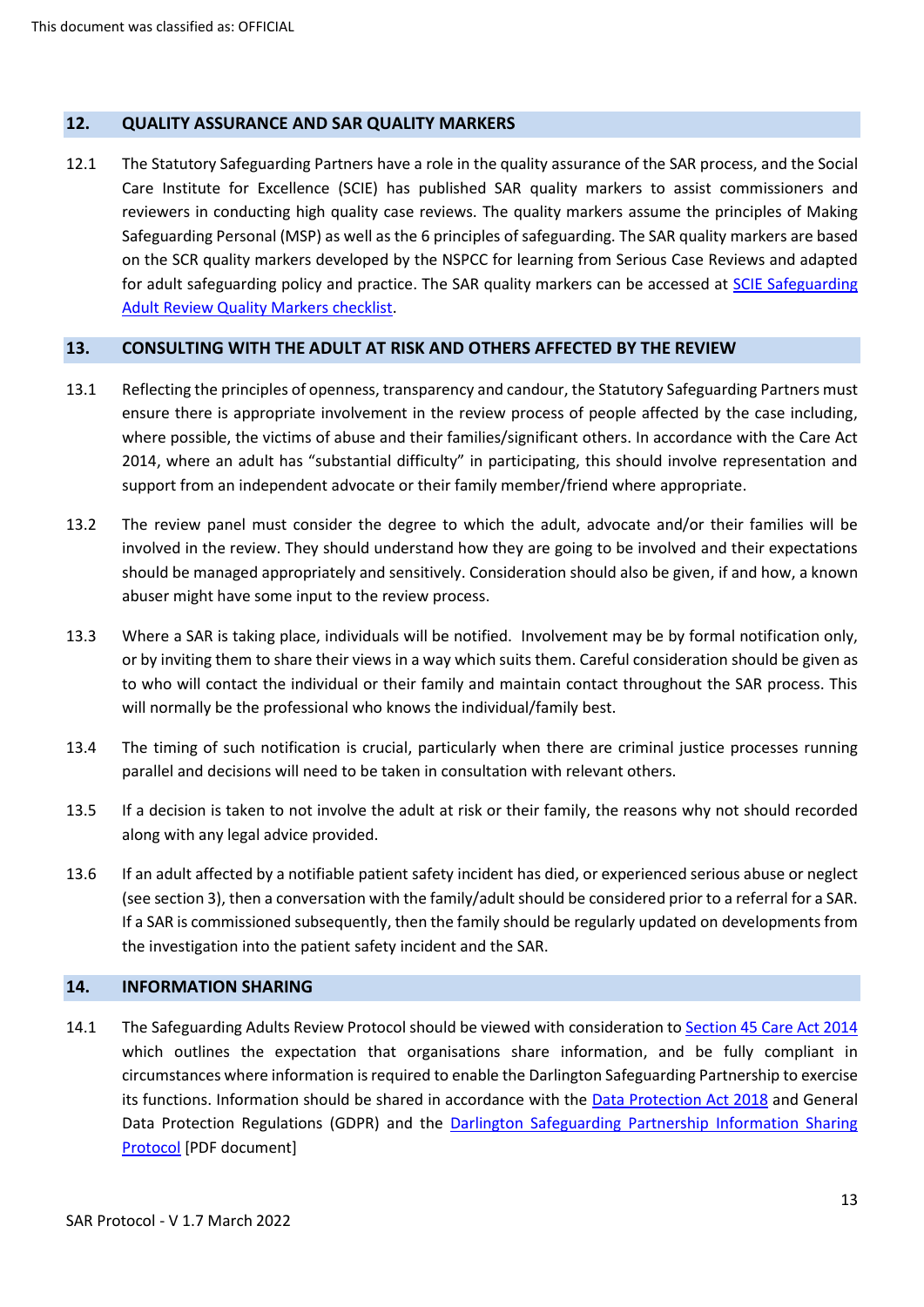# **15. REFERRAL TO THE LEARNING AND DEVELOPMENT GROUP - CASES THAT DO NOT MEET CRITERIA FOR SAFEGUARDING ADULT REVIEW**

- 15.1 Details of all Safeguarding Adult Review referrals considered by the Statutory Safeguarding Partners (SSP) should be shared with the Chair of the Learning and Development Group (L&D) in the interest of openness and transparency to enable the Group to discuss and analyse the decisions made. Details of all cases will be referred to the L&D Group on the referral template (Appendix 1).
- 15.2 Details of cases which an agency agrees do not meet the criteria for referral to Statutory Safeguarding Partners for consideration of SAR, however highlights learning to be explored, should also be shared with the Chair of the L&D Group for consideration.
- 15.3 The SSP will have determined whether the case meets the criteria for Safeguarding Adult Review (SAR). If the case meets the criteria, a Review Panel will be convened, and the process outlined in Section 9 above will be followed.
- 15.4 If the case does not meet the criteria for SAR, the SSP will provide the rationale and decision.
- 15.5 Based on the information provided in the notification, the SSP will inform the Chair of the Learning and Development Group that there is no further action to be taken, or they recognise there is the potential for single or multi-agency learning.
- 15.6 The Learning and Development Group will consider all information provided to determine:
	- 1. Whether a multi-agency practice review should be undertaken;
	- 2. Whether a multi-agency audit should be undertaken on similar cases;
	- 3. Whether there is learning for a single agency and an internal review is undertaken;
	- 4. Whether an issue is highlighted that needs to be explored further, through quality assurance processes;
	- 5. No further action required.
- 15.7 The Learning and Development Group will provide details and rationale and outcome of their decision to the SSP for approval to progress course of action agreed.

# **16. INTERFACE WITH OTHER REVIEWS AND INVESTIGATIONS**

- 16.1 The Care Act 2014 Statutory Guidance (14.176) requires the Statutory Safeguarding Partners must consider how the SAR will interface with other parallel processes or investigations. It is helpful to establish at the outset of the SAR all relevant areas which need to be addressed, to reduce the potential for duplication. Important principles in planning include ensuring adherence to any separate statutory requirements, ensuring appropriate expertise and knowledge, reduction of duplication, maximising effectiveness and learning, and minimising the impact on those affected by the case. It is the responsibility of the Chair of the review panel to ensure contact is made with the Chair of a parallel process. There are a number of types of review and investigation which may interface with a SAR and it is important to consider any other processes which may run parallel with the SAR or which may be being considered. These may include:
	- Child Safeguarding Practice Review (CSPR);
	- Domestic Homicide Review (DHR);
	- Safeguarding Enquiry;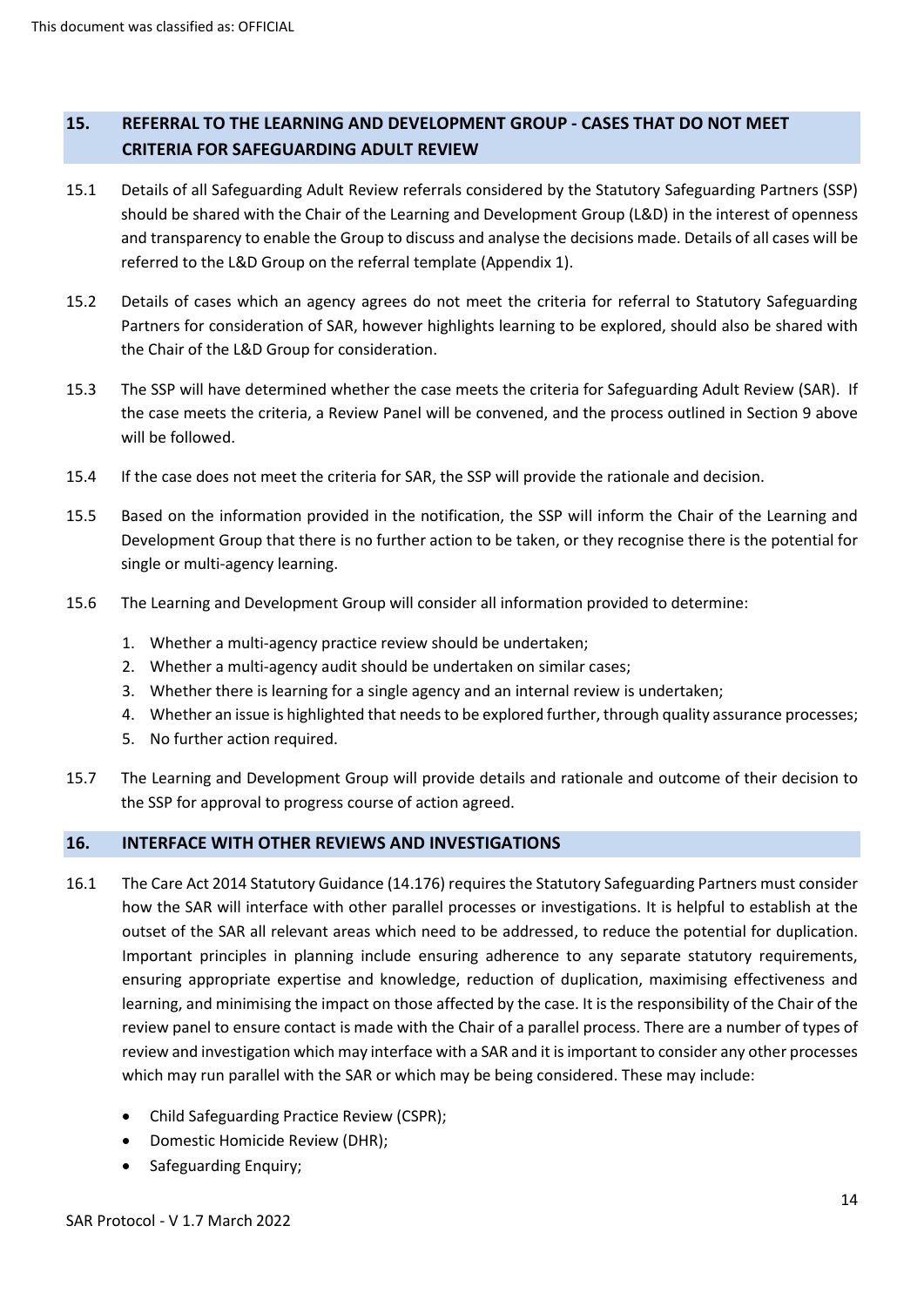- Serious Untoward Incident Investigations (SUI);
- Mental Health Homicide Review;
- Disciplinary Proceedings;
- Judicial Reviews;
- Complaints;
- Criminal Justice Processes;
- Coroner's Inquest.
- 16.2 Where there are possible grounds for both a SAR and a SCR (or any other type of review), then a decision should be made at the outset by the Chair of the respective decision-making bodies as to how they will coordinate the reviews, engagement and report(s). This may result in some parts being jointly commissioned and overseen, or one Board leading, with the same or different reports being taken to each commissioning body. This will necessitate a discussion between the Independent Scrutineer/Chair and the Chairs of other panels involved in a review to consider how best to proceed.
- 16.3 **Domestic Homicide Reviews;** Where there are possible grounds for both a Safeguarding Adult Review (SAR) and a Domestic Homicide Review (DHR), a decision should be made by the Chair of the DHR and the Statutory Safeguarding Partners as to how they will coordinate the reviews, engagement and reports. This may result in some parts being jointly commissioned and overseen, or one body with the same or different reports being presented to each body.

Where either the victim or suspect/perpetrator were responsible for the care of a child under the age of 18, the Chair of the Community Safety Partnership should inform the Darlington Safeguarding Partnership's Business Unit of the homicide and the circumstances.

For further information see Home Office Guidance Dec 2016: Domestic [Homicide Reviews:](https://www.gov.uk/government/publications/revised-statutory-guidance-for-the-conduct-of-domestic-homicide-reviews) Statutory [Guidance](https://www.gov.uk/government/publications/revised-statutory-guidance-for-the-conduct-of-domestic-homicide-reviews) [external link]

- 16.4 **Mental Health Homicide Reviews;** NHS England commissions independent investigations into homicides (sometimes referred to as mental health homicide reviews) which are committed by patients being treated for mental illness. For further information see: [www.england.nhs.uk/publications/reviews-and](http://www.england.nhs.uk/publications/reviews-and-reports/invest-reports)[reports/invest-reports](http://www.england.nhs.uk/publications/reviews-and-reports/invest-reports)
- 16.5 All SARs need to take account of a Coroner's Inquiry and any criminal investigation, including disclosure issues, which may impact on timescales. The Coroner must be informed of the decision to hold a SAR and the Chair of the review panel must ensure the necessary contacts are maintained with appropriate people.

# **17. MEDIA/COMMUNICATION AND PUBLICATION**

- 17.1 The media strategy should be considered by the review panel at the beginning of the process and will be approved by the Statutory Safeguarding Partners. Media and communication issues will be coordinated by Darlington Borough Council's (DBC) Communications team, in collaboration with the Communications teams of other agencies involved to ensure consistency.
- 17.2 In the interests of transparency, the Statutory Safeguarding Partners should consider publishing the SAR report within legal parameters. The Statutory Safeguarding Partners/Independent Scrutineer will make the final decision on whether the SAR report will be published in full or whether to publish only the learning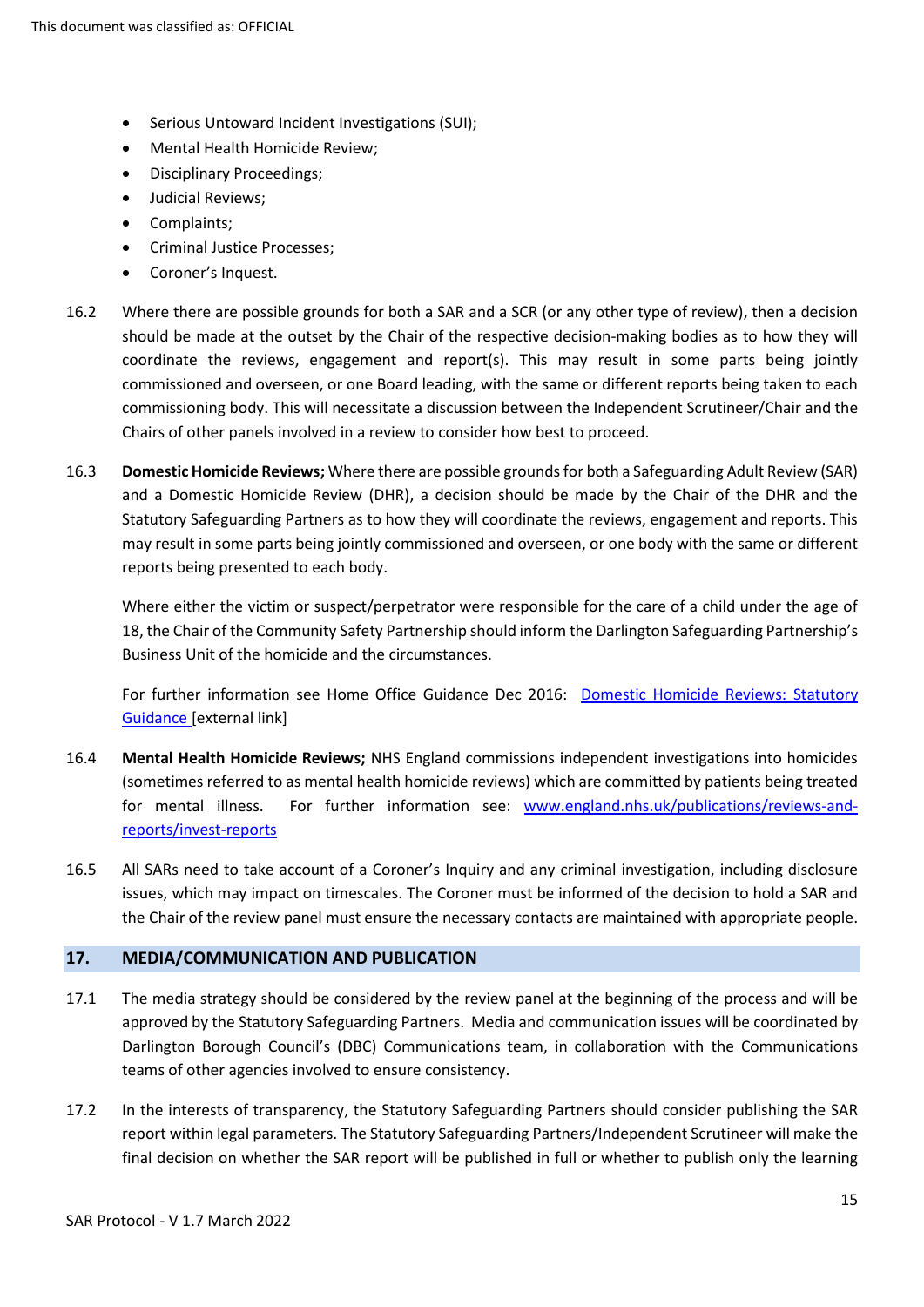outcomes. Advice will be sought from the DBC Communications and Media team in respect of publication and media releases.

17.3 At the point of publication, the Statutory Safeguarding Partners will release a press statement via the Communications Team outlining the reason for the review, the key findings and the required actions. The Statutory Safeguarding Partners will retain discretion over the process and timing of publication, taking into account such factors as ongoing criminal investigations or court proceedings.

#### **18. CONCLUSION OF A SAR**

- 18.1 Once the review process has been completed, the Independent Reviewer will present the draft report to the Learning and Development Group, who have the governance responsibility for all reviews. The group will review the learning outcomes and suggested recommendations for improvement. Improvement actions must be clearly communicated and achievable in the timescales considered. The final report will be presented to the Statutory Safeguarding Partners and Independent Scrutineer/Chair for final sign off, before findings are shared with the wider multi-agency partnership group.
- 18.2 The Learning and Development Group will be responsible for determining the improvement actions which will then be recorded into an action plan. This plan will be regularly reviewed and monitored by the Learning and Development Group which will ensure learning outcomes are embedded in the respective organisations. The actions will be incorporated into an exception report which will be monitored by the sub-group. The Chair of the Group will seek an explanation from relevant agencies in respect of outstanding actions and, in accordance with the escalation process, will inform the relevant Head of Service in cases where actions are not completed 3 months beyond the specified deadline. The Chair of the Group will request confirmation of what action will be taken to rectify the matter. In cases where actions remain outstanding at 6 months beyond the original deadline, the Chair of the Group will inform the Chief Officer of the agency concerned and will seek information about what steps are being taken to complete the action. An extension to the original deadline should only be agreed in exceptional circumstances and at the request of the Chief Officer. In exceptional circumstances, there may be a requirement for the Chair of the Group to involve the Independent Scrutineer/Chair in the escalation process.

#### **19. NATIONAL LEARNING**

19.1 The Business Manager should ensure that once the Statutory Safeguarding Partners have agreed a SAR is to be published, the report is shared with the National SAR Library to ensure learning points are shared and inform national policy, practice and procedures.

# **20. ANNUAL REPORT**

20.1 The findings from SARs will be included in the Darlington Safeguarding Partnership Annual Report, along with relevant service improvements and actions and the reasons for any decisions not to implement actions.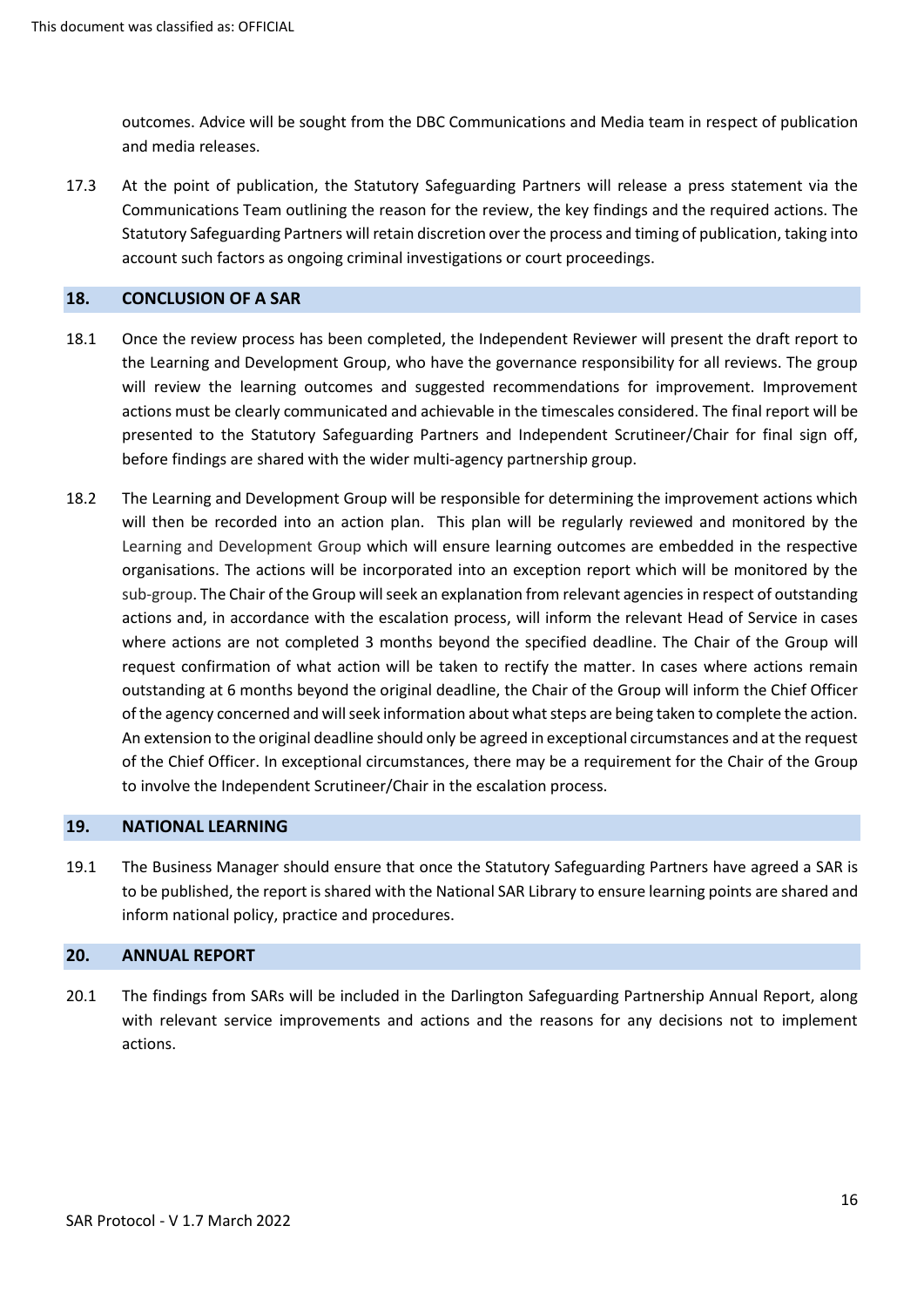

# **Safeguarding Adults Review Referral and Learning Request Form**

# **Strictly Confidential**

The Purpose of a Safeguarding Adult Review (SAR) is to determine what the relevant agencies and individuals involved in a case might have done differently that could have prevented harm or death and ensure maximum learning can be achieved.

As set out in the Care Act 2014, a SAR will only be considered by the Statutory Safeguarding Partners if Section 1 and either Section 2 or 3 are met.

For any case where you determine does not meet the criteria for SAR i.e. section 1 or 2 & 3 are not met yet, you believe there is learning to be explored such as the potential for a single or multi-agency review or audit or a practice issue has been highlighted then click 4 below.

In your opinion, please select all that apply.

|     | There is reasonable cause for concern about how the Safeguarding Partners, members        |  |
|-----|-------------------------------------------------------------------------------------------|--|
|     | of the Darlington Safeguarding Partnership (DSP) or other persons with relevant           |  |
|     | functions worked together to safeguard the adult                                          |  |
| 2.7 | The adult has died and you know or suspect the death resulted from abuse or neglect       |  |
|     | (whether or not you knew about or suspected the abuse or neglect before the adult         |  |
|     | died)                                                                                     |  |
| 3.  | The adult is still alive, and you know or suspect the adult has experienced serious abuse |  |
|     | or neglect                                                                                |  |
| 4.  | Does not meet criteria for SAR but there is learning to be explored (to be referred to    |  |
|     | the Learning and Development Group)                                                       |  |
|     |                                                                                           |  |

The information on this form is confidential and will only be shared in accordance with the DSP [Information Sharing Protoco](https://www.darlington-safeguarding-partnership.co.uk/media/1895/information-sharing-protocol-revised-july-2019-dsp-13.pdf)l and in the best interests of the adult/adult's family.

Darlington Safeguarding Partnership needs as much information as possible to enable members to make a proportionate decision as to how to respond to a SAR referral, therefore it is essential that you complete as much information on this form as possible. Pease refer to th[e SAR Protocol](https://www.darlington-safeguarding-partnership.co.uk/reviews/reviews/) for further guidance.

If you have any questions or wish to discuss the referral, please do not hesitate to contact the DSP Business Unit via email[: DSP@darlington.gov.uk](mailto:DSP@darlington.gov.uk)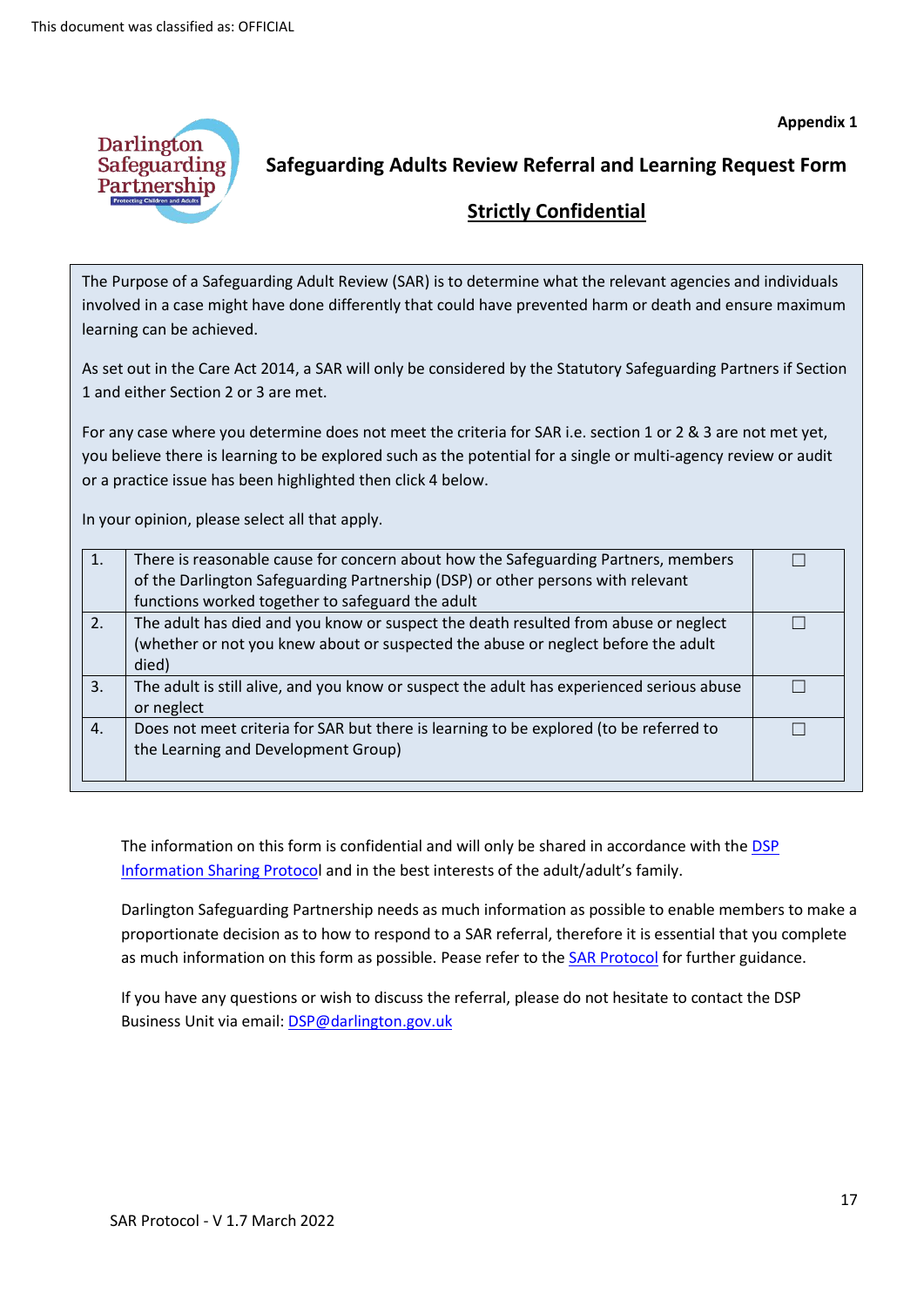|                                | SECTION 1: ABOUT THE PERSON COMPLETING THE FORM (REFERRING AGENCY) |
|--------------------------------|--------------------------------------------------------------------|
| <b>FULL NAME</b>               |                                                                    |
| <b>JOB TITLE</b>               |                                                                    |
| <b>ORGANISATION</b>            |                                                                    |
| <b>EMAIL</b>                   | <b>TELEPHONE NUMBER</b>                                            |
| <b>DATE SUBMITTED</b>          |                                                                    |
| <b>AUTHORISING OFFICER</b>     | <b>JOB TITLE</b>                                                   |
| <b>WITHIN AGENCY</b>           |                                                                    |
| <b>ORGANISATION AGREEMENT:</b> |                                                                    |

| <b>YOU DETERMINE THE CASE MEETS</b>     | <b>YES</b> | NO. | YOU DETERMINE THE CASE DOES         | <b>YES</b> | <b>NO</b> |
|-----------------------------------------|------------|-----|-------------------------------------|------------|-----------|
| THE CRITERIA FOR A SAFEGUARDING         |            |     | NOT MEET THE CRITERIA FOR A         |            |           |
| <b>ADULT REVIEW</b> (to be referred to  |            |     | SAFEGUARDING ADULT REVIEW,          | П          | $\Box$    |
| <b>Statutory Safeguarding Partners)</b> |            |     | <b>HOWEVER THERE IS LEARNING TO</b> |            |           |
|                                         |            |     | BE EXPLORED (to be referred to the  |            |           |
|                                         |            |     | Learning and Development Group-     |            |           |
|                                         |            |     | see section 15 SAR Protocol for     |            |           |
|                                         |            |     | further guidance)                   |            |           |
| ONCE COMPLETED PLEASE SEND SECURELY TO  |            |     | DSP@darlington.gov.uk               |            |           |
|                                         |            |     |                                     |            |           |

|                                                   | <b>SECTION 2: ABOUT THE ADULT</b>       |                 |                 |   |                  |  |           |               |   |
|---------------------------------------------------|-----------------------------------------|-----------------|-----------------|---|------------------|--|-----------|---------------|---|
| <b>FULL NAME</b>                                  |                                         |                 |                 |   |                  |  |           |               |   |
|                                                   |                                         |                 |                 |   |                  |  |           |               |   |
| <b>DATE OF BIRTH</b>                              | <b>GENDER</b>                           |                 | Choose an item. |   | <b>ETHNICITY</b> |  |           |               |   |
|                                                   |                                         |                 |                 |   | (if known)       |  |           |               |   |
| <b>ADDRESS</b>                                    |                                         |                 |                 |   | <b>POSTCODE</b>  |  |           |               |   |
|                                                   |                                         |                 |                 |   |                  |  |           |               |   |
| DATE OF                                           |                                         | DATE OF DEATH   |                 |   |                  |  |           |               |   |
| <b>SERIOUS</b>                                    |                                         | (if applicable) |                 |   |                  |  |           |               |   |
| <b>INCIDENT</b>                                   |                                         |                 |                 |   |                  |  |           |               |   |
| CAUSE OF DEATH (if applicable)                    |                                         |                 |                 |   |                  |  |           |               |   |
|                                                   |                                         |                 |                 |   |                  |  |           |               |   |
| IS A CORONER INVOLVED?                            |                                         | <b>YES</b>      | $\Box$          |   | NO.<br>П         |  |           | <b>UNSURE</b> | П |
| IF YES, RECORD DETAILS OF THE CORONER AND         |                                         |                 |                 |   |                  |  |           |               |   |
| <b>LOCAL AUTHORITY AREA</b>                       |                                         |                 |                 |   |                  |  |           |               |   |
|                                                   | DOES ADULT HAVE CARE AND SUPPORT NEEDS? |                 |                 |   |                  |  | <b>NO</b> |               |   |
| MENTAL CAPACITY - Does/did adult have capacity to |                                         |                 | <b>YES</b>      | □ |                  |  | NO        |               |   |
| make their own decisions?                         |                                         |                 |                 |   |                  |  |           |               |   |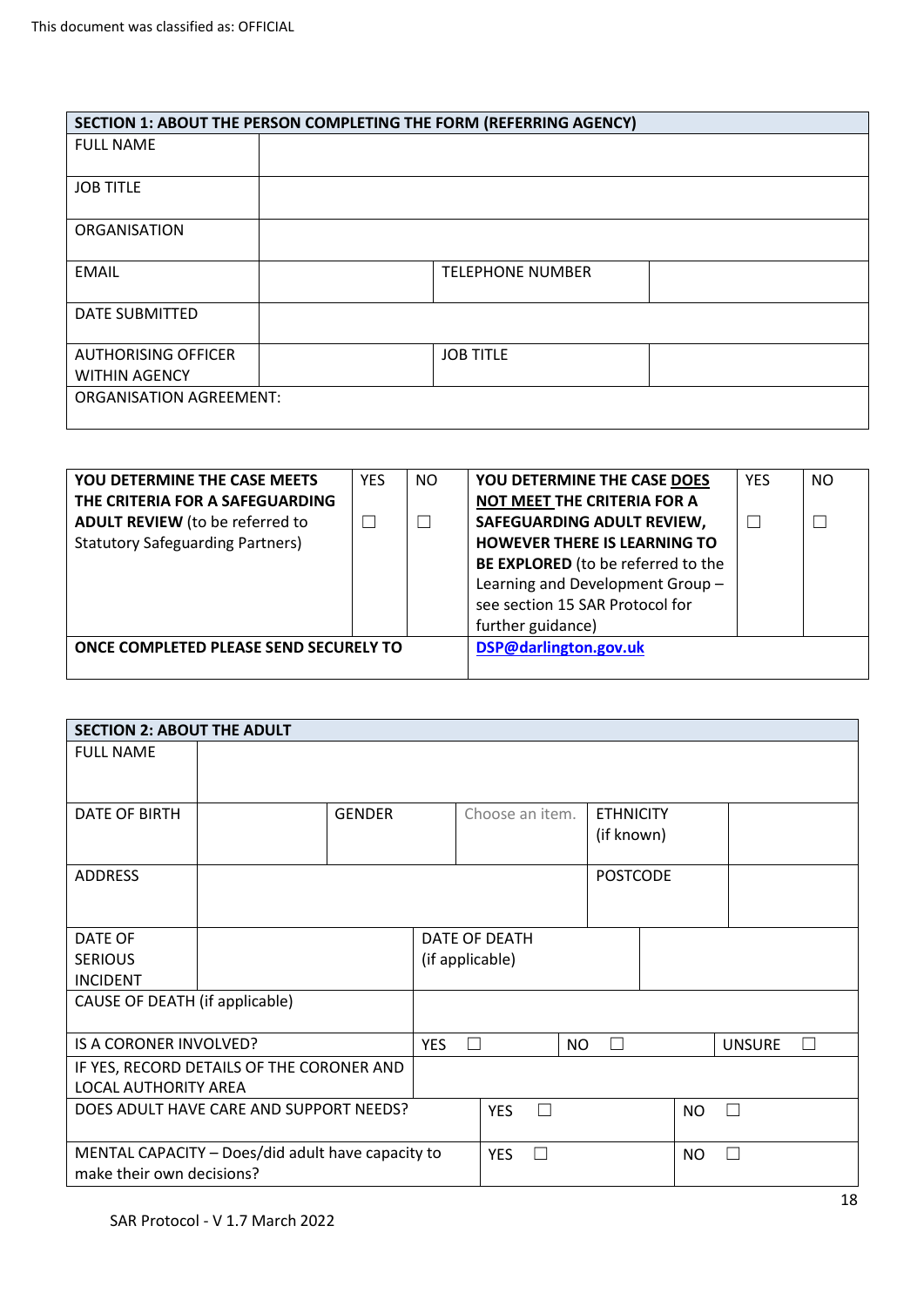| MAIN TYPE OF ABUSE OR NEGLECT IDENTIFIED (please tick as appropriate) |                |                        |                         |                 |  |  |
|-----------------------------------------------------------------------|----------------|------------------------|-------------------------|-----------------|--|--|
| Discriminatory                                                        | Domestic Abuse | <b>Financial Abuse</b> | Modern Slavery          | Neglect/Acts of |  |  |
| Abuse                                                                 |                |                        |                         | Omission        |  |  |
|                                                                       |                |                        |                         |                 |  |  |
| Organisational                                                        | Physical       | Self-Neglect           | Psychological/Emotional | Sexual Abuse    |  |  |
| Abuse                                                                 |                |                        | Abuse                   |                 |  |  |
|                                                                       |                |                        |                         |                 |  |  |

| <b>SECTION 3: ADULT'S REPRESENTATIVE</b><br>e.g. Family/next of kin/advocate/representative – who should be contacted if a SAR/Review is agreed |              |  |               |                 |  |  |  |
|-------------------------------------------------------------------------------------------------------------------------------------------------|--------------|--|---------------|-----------------|--|--|--|
| <b>FULL NAME</b>                                                                                                                                |              |  | <b>GENDER</b> | Choose an item. |  |  |  |
| <b>RELATIONSHIP TO</b><br><b>ADULT</b>                                                                                                          |              |  |               |                 |  |  |  |
| <b>ADDRESS</b>                                                                                                                                  |              |  | POST CODE     |                 |  |  |  |
| <b>TELEPHONE NUMBER</b>                                                                                                                         | <b>EMAIL</b> |  |               |                 |  |  |  |

| SECTION 4: OTHER AGENCIES INVOLVED* (please indicate all agencies that you know are involved with this |                                                                                                 |       |                                               |  |  |  |  |  |  |
|--------------------------------------------------------------------------------------------------------|-------------------------------------------------------------------------------------------------|-------|-----------------------------------------------|--|--|--|--|--|--|
|                                                                                                        | adult as this detail will be used to contact the organisations involved for further information |       |                                               |  |  |  |  |  |  |
| <b>FULL NAME</b>                                                                                       | ORGANISATION                                                                                    |       | RELATIONSHIP TO   ADDRESS AND CONTACT DETAILS |  |  |  |  |  |  |
|                                                                                                        |                                                                                                 | ADULT |                                               |  |  |  |  |  |  |
|                                                                                                        |                                                                                                 |       |                                               |  |  |  |  |  |  |
|                                                                                                        |                                                                                                 |       |                                               |  |  |  |  |  |  |
|                                                                                                        |                                                                                                 |       |                                               |  |  |  |  |  |  |
|                                                                                                        |                                                                                                 |       |                                               |  |  |  |  |  |  |
|                                                                                                        |                                                                                                 |       |                                               |  |  |  |  |  |  |
|                                                                                                        |                                                                                                 |       |                                               |  |  |  |  |  |  |
|                                                                                                        |                                                                                                 |       |                                               |  |  |  |  |  |  |
|                                                                                                        |                                                                                                 |       |                                               |  |  |  |  |  |  |
|                                                                                                        |                                                                                                 |       |                                               |  |  |  |  |  |  |
|                                                                                                        |                                                                                                 |       |                                               |  |  |  |  |  |  |

\*Please add more rows if necessary

# *SECTION 5: DETAILS OF THE CASE*

This should include a clear factual outline of the concerns being raised with details of times, dates, people and places whenever possible. This will enable the Statutory Safeguarding Partners to make an informed decision on whether this meets the criteria for a Safeguarding Adult Review.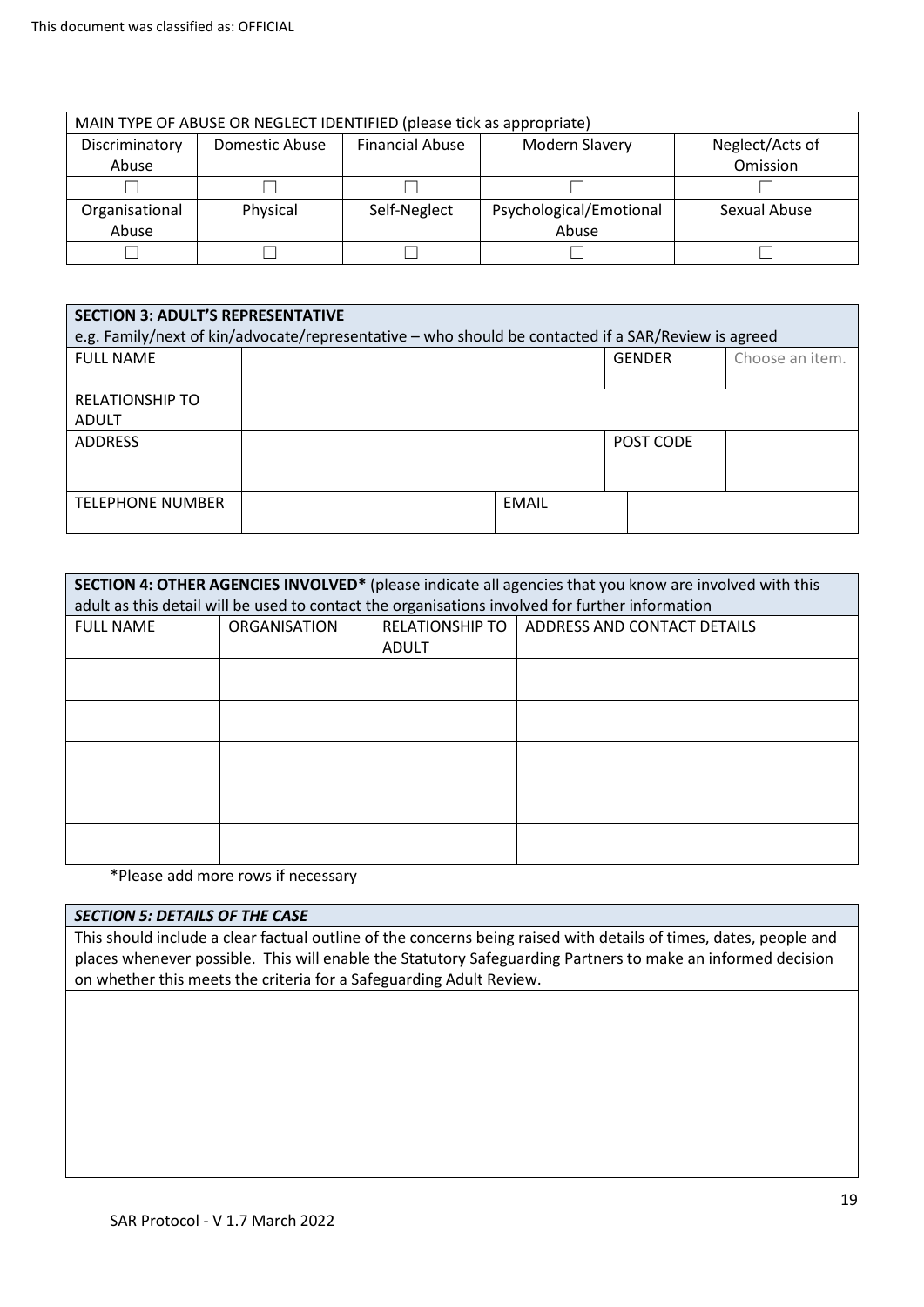# **SECTION 6: WHY YOU BELIEVE IT MEETS THE CRITERIA FOR SAFEGUARDING ADULT REVIEW?**

Please outline why you feel this case meets the criteria for a Safeguarding Adult Review. A brief overview/narrative and professional judgement is required (if not relevant, i.e. it is a learning request insert not applicable and complete section 7 below).

# **SECTION 7: WHY YOU BELIEVE CASE DOES NOT MEET THE CRITERIA FOR SAFEGUARDING ADULT REVIEW HOWEVER THERE IS LEARNING TO BE EXPLORED?**

Please outline why you feel this case meets the criteria for a Learning Request and referral into the Learning and Development Group (if not relevant, i.e. it is a SAR referral – insert not applicable and complete section 6 above). See section 15 SAR Protocol for further guidance

# **SECTION 8: AGENCY AUTHORISING OFFICER COMMENT & RECOMMENDATION**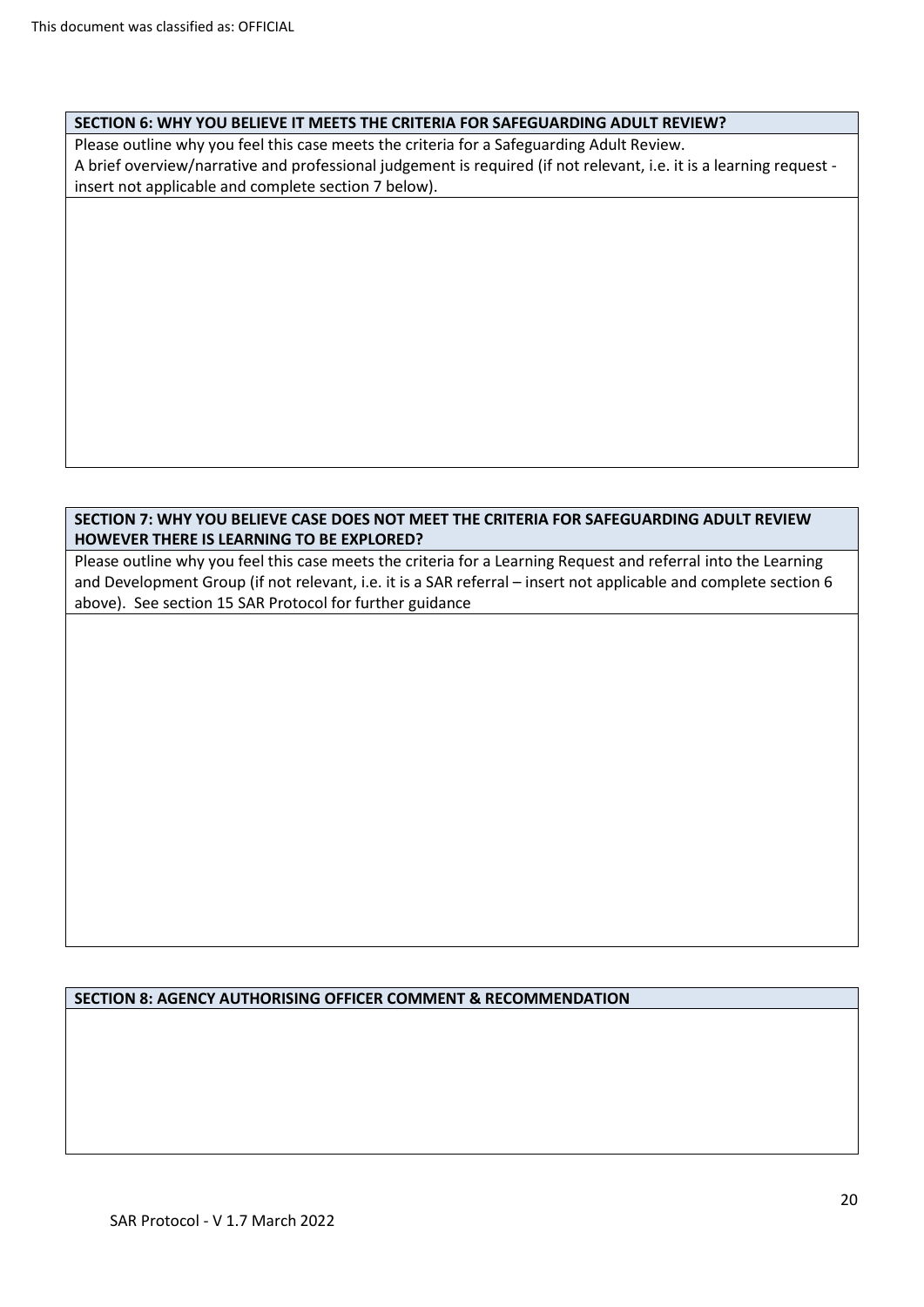# **SECTION 9: ANY OTHER REVIEW PENDING OR COMPLETE?**

e.g. Internal Agency Review, Disciplinary Processes, Professional Body Process, Criminal Investigation, MAPPA, MARAC, Domestic Homicide, Child Safeguarding Practice Review, LeDeR Review, Regulatory Bodies or Other (please provide details).

Please provide details of any early learning or changes to practice that you may have implemented to improve or safeguard individuals going forward with your knowledge from this case.

Please indicate if you are unaware of any other reviews ongoing (do not leave blank).

# **SECTION 10: COMMUNICATION**

Communication with the Adult/family will be considered by the Business Manager and SAR Sub-Group Chair upon receipt of this Notification Is the Adult aware of this Notification?  $\Box$  Yes  $\Box$  No  $\Box$ Is the Adult's Representative aware of this Notification?  $|$  Yes  $|$   $\Box$  No  $|$   $\Box$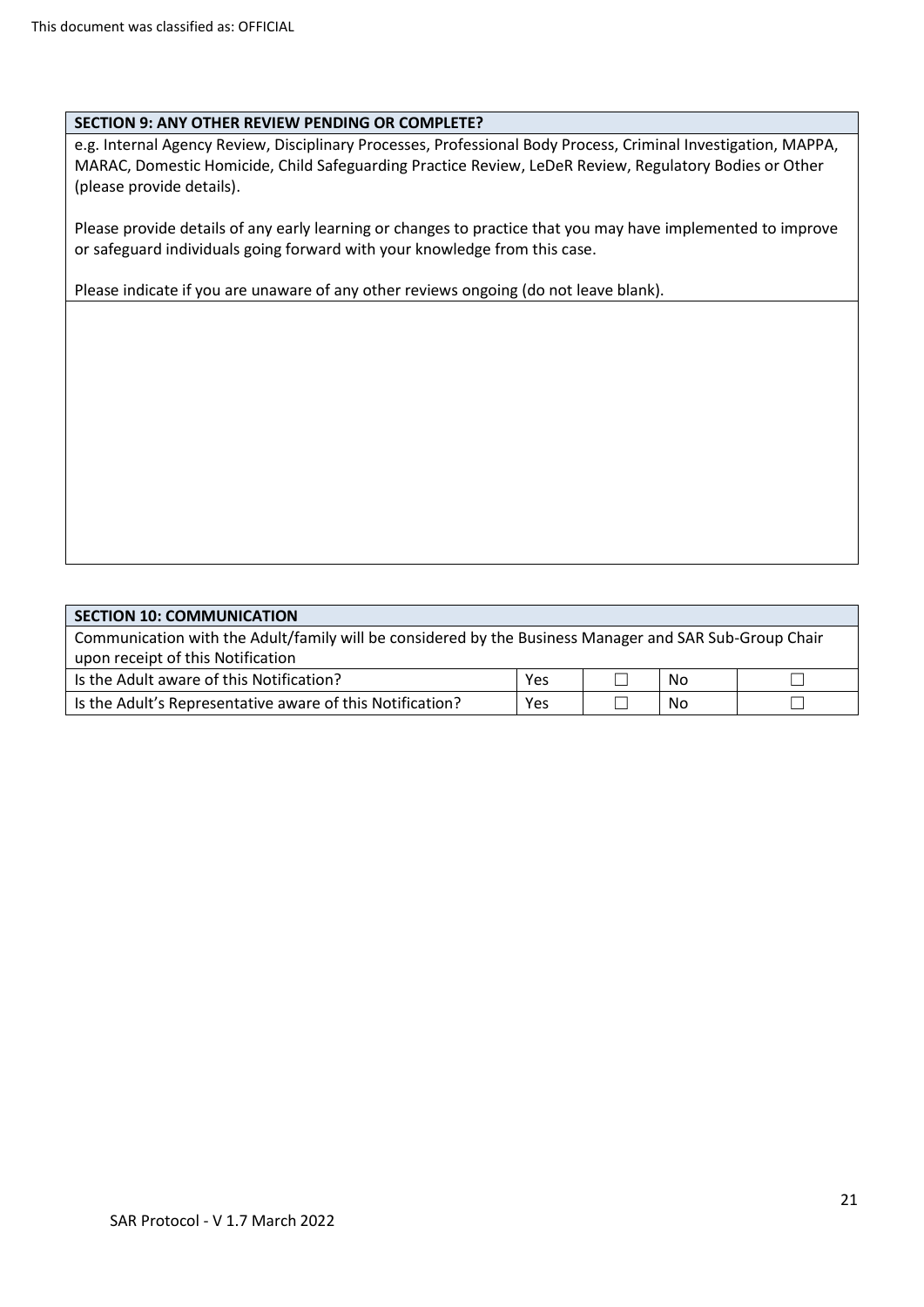| <b>SECTION 11: BUSINESS UNIT USE ONLY</b>                                                 |  |                      |                     |                                                                                                                 |  |  |
|-------------------------------------------------------------------------------------------|--|----------------------|---------------------|-----------------------------------------------------------------------------------------------------------------|--|--|
| DATE REFERRAL RECEIVED                                                                    |  |                      | <b>DATE</b>         |                                                                                                                 |  |  |
| BY BUSINESS UNIT                                                                          |  |                      | <b>ACKNOWLEDGED</b> |                                                                                                                 |  |  |
| IF SAR REFERRAL - DATE                                                                    |  |                      | IF LEARNING REQUEST |                                                                                                                 |  |  |
| STATUTORY SAFEGUARIDNG                                                                    |  |                      | - DATE REFERRED TO  |                                                                                                                 |  |  |
| PARTNERS NOTIFIED                                                                         |  |                      | <b>LEARNING AND</b> |                                                                                                                 |  |  |
|                                                                                           |  |                      | <b>DEVELOPMENT</b>  |                                                                                                                 |  |  |
|                                                                                           |  |                      | <b>GROUP</b>        |                                                                                                                 |  |  |
| STATUTORY SAFEGUARDING PARTNERS DECISION AS TO WHETHER MEETS CRITERIA FOR SAR             |  |                      |                     |                                                                                                                 |  |  |
| <b>DOES MEET CRITERIA</b>                                                                 |  |                      |                     |                                                                                                                 |  |  |
|                                                                                           |  | <b>YES</b><br>$\Box$ |                     | <b>NO</b><br>$\Box$                                                                                             |  |  |
| <b>DATE AGREED</b>                                                                        |  |                      |                     |                                                                                                                 |  |  |
| SUMMARY OF STATUTORY SAFEGUARDING PARTNERS DECISION                                       |  |                      |                     |                                                                                                                 |  |  |
|                                                                                           |  |                      |                     |                                                                                                                 |  |  |
|                                                                                           |  |                      |                     |                                                                                                                 |  |  |
|                                                                                           |  |                      |                     |                                                                                                                 |  |  |
|                                                                                           |  |                      |                     |                                                                                                                 |  |  |
|                                                                                           |  |                      |                     |                                                                                                                 |  |  |
|                                                                                           |  |                      |                     |                                                                                                                 |  |  |
|                                                                                           |  |                      |                     |                                                                                                                 |  |  |
|                                                                                           |  |                      |                     |                                                                                                                 |  |  |
|                                                                                           |  |                      |                     | IF IT DOES NOT MEET CRITERIA FOR SAR - DO STATUTORY SAFEGUARDING PARTNERS RECOGNISE THERE MAY                   |  |  |
| BE LEARNING FROM THE CASE?                                                                |  |                      |                     |                                                                                                                 |  |  |
|                                                                                           |  |                      |                     |                                                                                                                 |  |  |
|                                                                                           |  |                      |                     |                                                                                                                 |  |  |
|                                                                                           |  |                      |                     |                                                                                                                 |  |  |
|                                                                                           |  |                      |                     |                                                                                                                 |  |  |
|                                                                                           |  |                      |                     |                                                                                                                 |  |  |
|                                                                                           |  |                      |                     |                                                                                                                 |  |  |
|                                                                                           |  |                      |                     |                                                                                                                 |  |  |
| If yes, refer to chair or Learning and Development Group for consideration of next steps. |  |                      |                     | If no, there should be no further action taken and the decision to be shared with the Chair of the Learning and |  |  |
|                                                                                           |  |                      |                     |                                                                                                                 |  |  |
| Development Group for information.                                                        |  |                      |                     |                                                                                                                 |  |  |
| REFERRAL TO LEARNING AND                                                                  |  | <b>YES</b>           |                     | <b>NO</b><br>$\Box$                                                                                             |  |  |
| DEVELOPMENT GROUP                                                                         |  |                      |                     |                                                                                                                 |  |  |
| FEEDBACK AND OUTCOME OF REFERRAL TO REPORTING AGENCY                                      |  |                      |                     |                                                                                                                 |  |  |
|                                                                                           |  |                      |                     |                                                                                                                 |  |  |
|                                                                                           |  |                      |                     |                                                                                                                 |  |  |
|                                                                                           |  |                      |                     |                                                                                                                 |  |  |
|                                                                                           |  |                      |                     |                                                                                                                 |  |  |
|                                                                                           |  |                      |                     |                                                                                                                 |  |  |
|                                                                                           |  |                      |                     |                                                                                                                 |  |  |
|                                                                                           |  |                      |                     |                                                                                                                 |  |  |
| <b>DATE</b>                                                                               |  |                      | WHO NOTIFIED        |                                                                                                                 |  |  |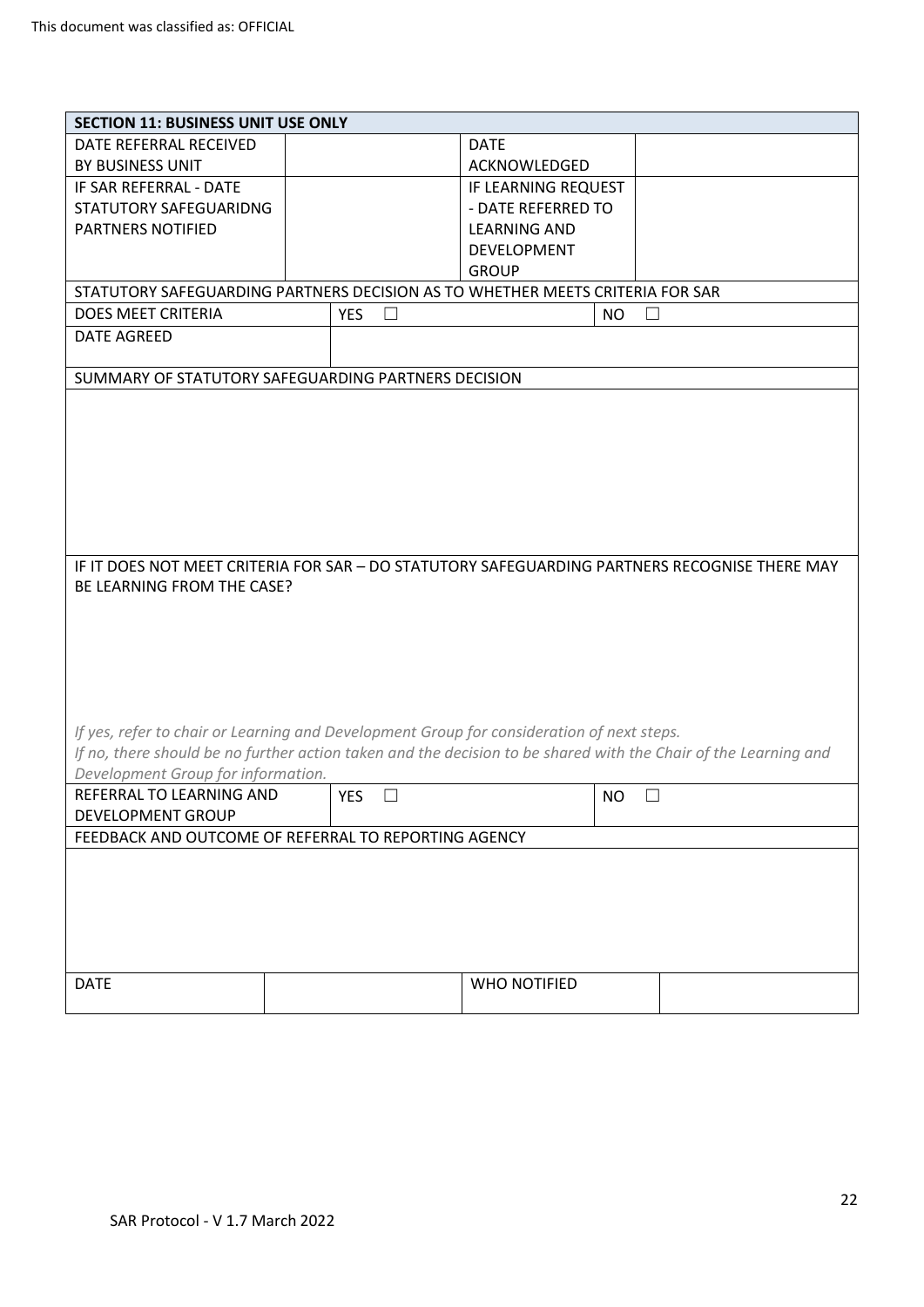

**Appendix 2**

# **CHRONOLOGY TEMPLATE FOR Safeguarding Adult Review**

# **Multi-Agency Chronology Template**

| <b>Name of Adult</b>       |  |
|----------------------------|--|
| <b>Date of Birth</b>       |  |
| <b>Address</b>             |  |
| <b>Liquid Logic Number</b> |  |
| <b>NHS Number</b>          |  |
| Agency                     |  |
| <b>Author</b>              |  |

| Date<br>dd/mm/yy | <b>Time</b><br>00:00<br>(24hr) | <b>Significant Event</b> | <b>Agency</b> | Whose<br>Professional/<br><b>Agency</b><br><b>Records</b><br>(Source)? | Who was<br>involved? | <b>Decisions/Outcome</b><br>including any actions<br>taken | Author<br><b>Comments</b> |
|------------------|--------------------------------|--------------------------|---------------|------------------------------------------------------------------------|----------------------|------------------------------------------------------------|---------------------------|
|                  |                                |                          |               |                                                                        |                      |                                                            |                           |
|                  |                                |                          |               |                                                                        |                      |                                                            |                           |
|                  |                                |                          |               |                                                                        |                      |                                                            |                           |
|                  |                                |                          |               |                                                                        |                      |                                                            |                           |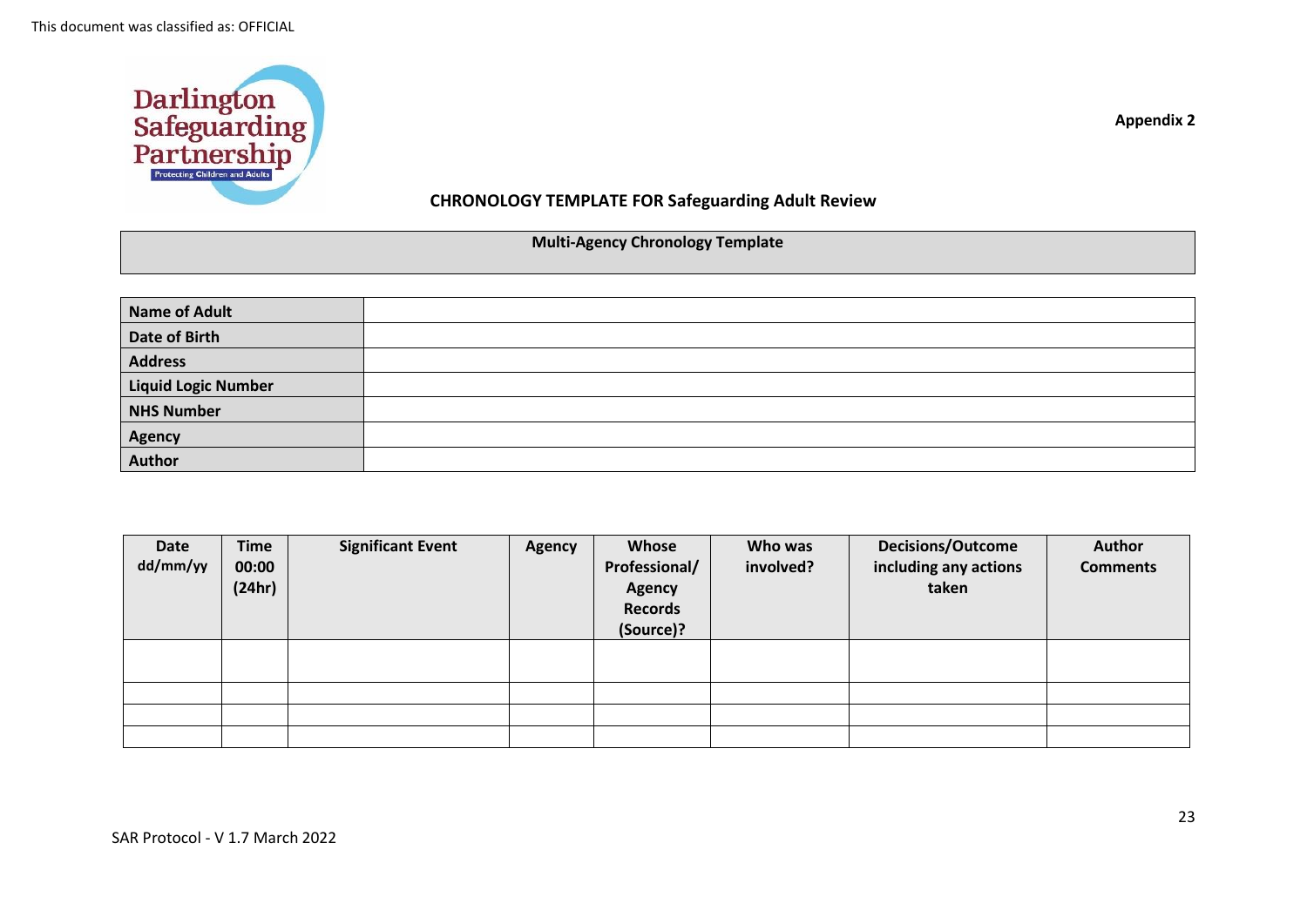

# **Review Panel Meeting**

**DARLINGTON SAFEGUARDING PARTNERSHIP**

| Date of Review Panel:                                 |  |
|-------------------------------------------------------|--|
| Present:                                              |  |
| Apologies:                                            |  |
| Date of notification to                               |  |
| <b>Statutory Safeguarding Partners:</b>               |  |
| Welcome/Reason for meeting:                           |  |
| Factors about the case; as far as they can readily be |  |
| established at the time of this meeting:              |  |
| Details of agency involvement with the adult and      |  |
| family/advocate                                       |  |
| i.e. Adult Social Care, Durham Constabulary, etc.     |  |
|                                                       |  |

**Appendix 3**